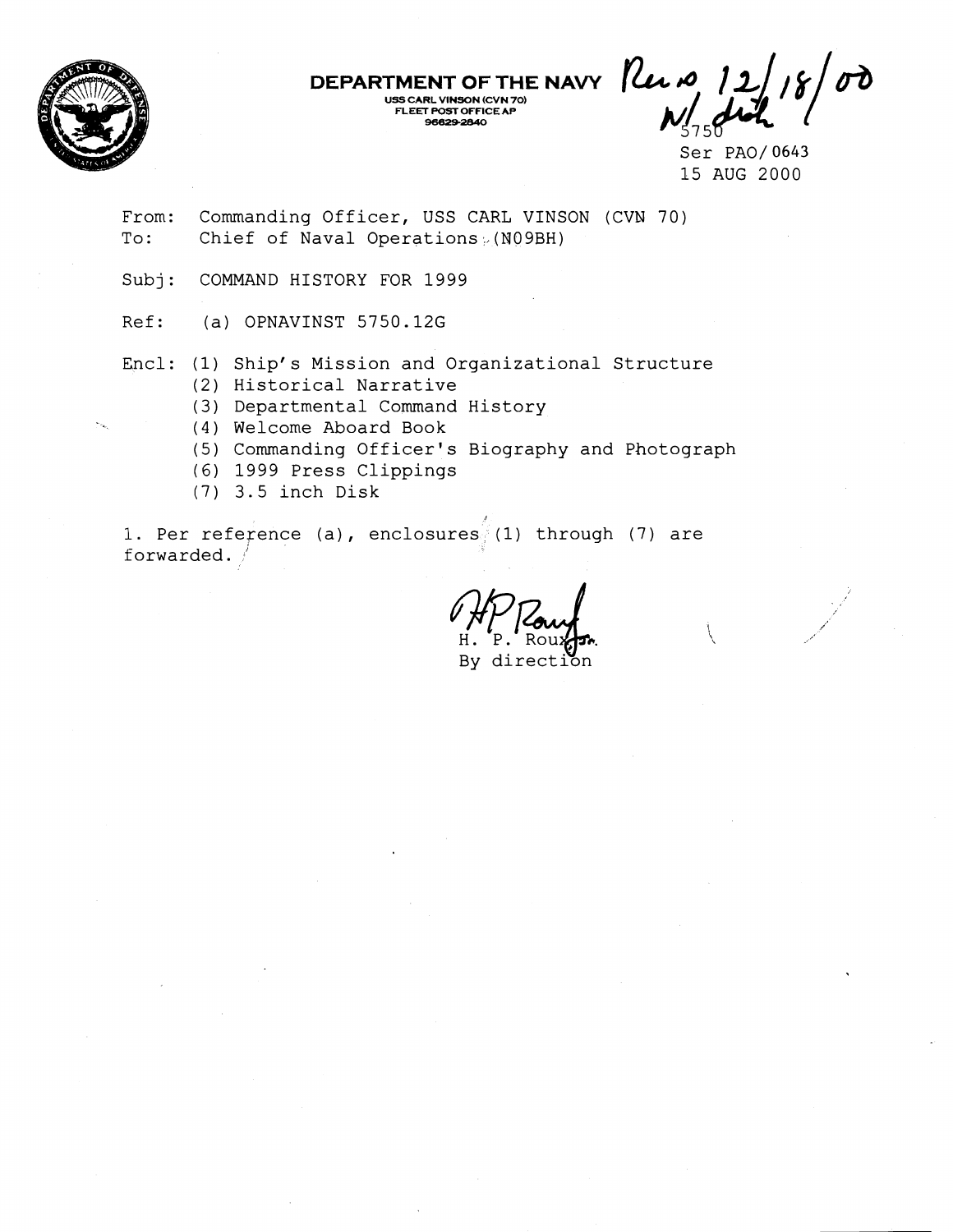## USS CARL VINSON (CVN 70) Mission

# **"To project power anywhere in the world by conducting sustained combat air operations safely and efficiently while supporting embarked units."**

USS CARL VINSON (CVN 70) is one of the finest, most advanced aircraft carriers ever developed. It is the third Nimitz-class aircraft carrier to be commissioned and is still evidence that American technology and know-how remain unsurpassed in achieving the highest standards.

These high standards are the direct result of a trained and dedicated team of 5,500 professionals who are ready, willing and able to respond to any crisis. These are America's finest - carrying on a tradition of volunteerism, patriotism and pride which began in 1776.

CARL VINSON is part of the Pacific Fleet and helps maintain stability in a region of great strategic and economic importance to the United States-the Pacific Rim. This area covers one-third of the earth's surface and more than half of the earth's total ocean area. More than 60 percent of the world's population lives in or around the Pacific Rim. Over 40 nations use these waters to transport their commerce. The U.S. trades more in this area than anywhere else.

While the prospects of global war have receded, there is no doubt regional challenges will continue to arise. With our national interest at stake in many troubled areas, CARL VINSON and its Air Wing continue to prove their dedication in maintaining an effective forward presence and an unequaled ability to project power "Forward... From the Sea." Because of its numerous capabilities, CARL VINSON is in the forefront to ensure peace and stability, conduct humanitarian assistance and join with other services in response to crises anywhere in the world.

The dedication, professionalism, hard work and combat readiness of the officers and crew of CARL VINSON ensure the ship is ready to meet any challenge the future may hold. CARL VINSON's immediate superior in command id:

| a. Administrative: Commander, Naval Air Force, U.S. |                                |  |  |  |  |
|-----------------------------------------------------|--------------------------------|--|--|--|--|
|                                                     | Pacific Fleet                  |  |  |  |  |
| b. Operational:                                     | Commander, Carrier Group THREE |  |  |  |  |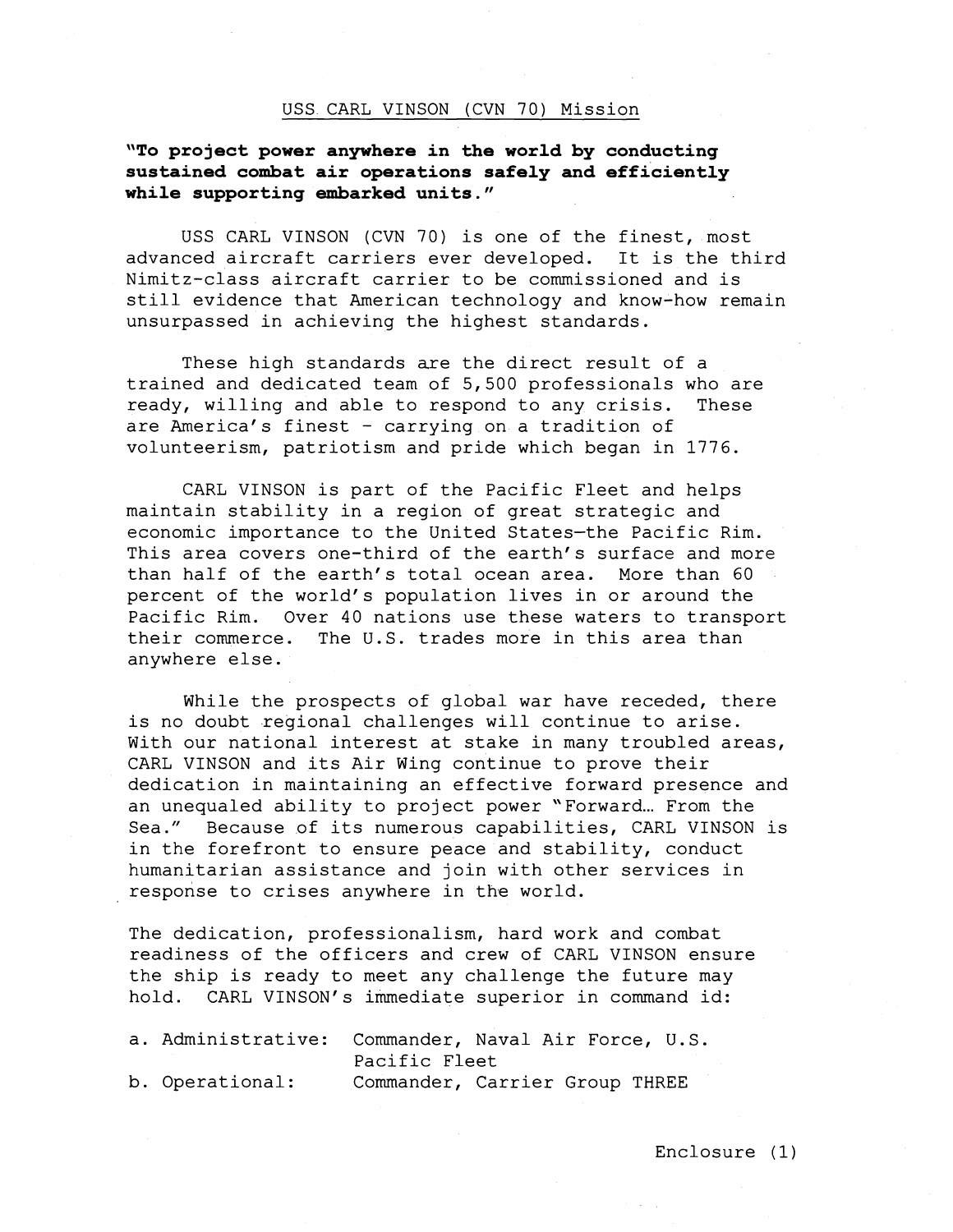## USS CARL VINSON (CVN 70) Organizational Structure

Commanding Officer

Executive Officer

Command Master Chief Administrative Officer

Aircraft Intermediate Maintenance Officer

Air Department Officer

Chief Engineer Command Chaplain

Combat Systems Officer Dental Officer First Lieutenant

Legal Officer Medical Officer Navigation Officer Operations Officer

Public Affairs Officer Reactor Officer

Safety Officer

Supply Officer Training Officer

Weapons Officer

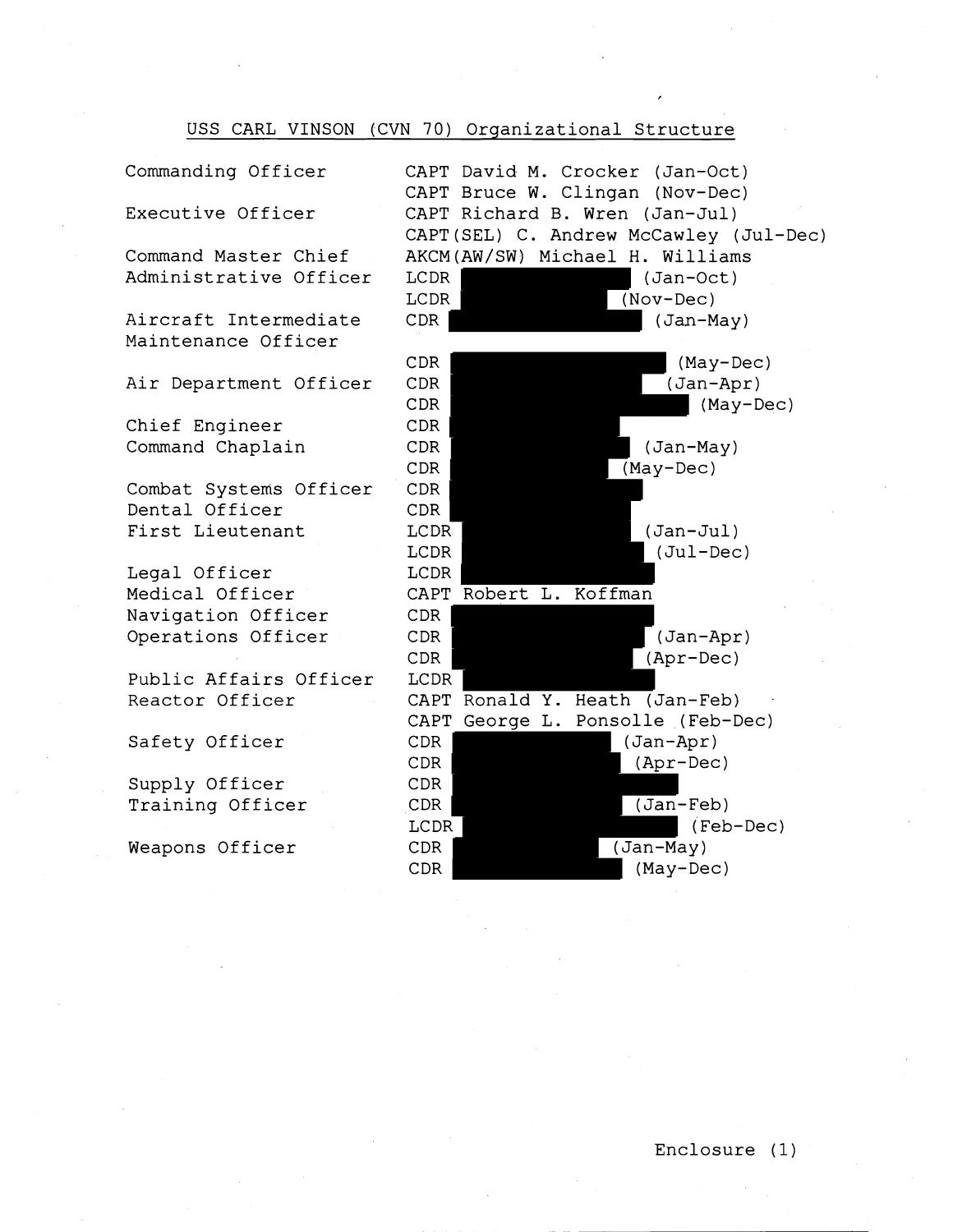## **HISTORICAL NARRATIVE**

**1980:** On March 15, Congressman Carl Vinson became the first person in the history of the United States to witness a launching in his honor.

**1982::** USS Carl Vinson is commissioned on March 13, 1982.

**1983:** After extensive work up and sea trials, the ship with a crew of almost 6,000 Sailors departed Norfolk, Va., on March 1, 1983, and embarked on an eight-month around the world cruise. Carl Vinson steamed in the waters of the Caribbean Sea, Atlantic Ocean, Mediterranean Sea, South Atlantic and Indian Oceans, South China Sea, Sea of Japan and the Pacific Ocean en route to its new homeport of Naval Air Station Alameda, Calif. On Oct. 28, 1983, Carl Vinson sailed under the Golden Gate Bridge for the first time as it entered San Francisco Bay.

**1984:** Carl Vinson received the highest marks ever awarded an aircraft carrier during an operational readiness examination in February. In March, the ship and crew became "San Francisco's Own" in a formal adoption ceremony. In May, Carl Vinson participated in RIMPAC '84, a multinational exercise involving ships from nations which "Rim of the Pacific" including Canada, Japan, Australia, as well as the United Kingdom. On Oct. 14, Carl Vinson began a seven-month Western Pacific deployment.

**1985:** From early January to mid April, Carl Vinson was deployed in the Indian Ocean for 107 consecutive days at sea operations. The carrier received its first Meritorious Unit Commendations for operations conducted from November 1984 to May 1985. In February, the Chief of Naval Operations named Carl Vinson as the winner of the Admiral Flatley Memorial Award for operational readiness and aviation safety for 1984.

**1986:** In May and June, the ship was involved in a series of high-tempo operations that included RIMPAC '86 exercise. On Aug. 12, Carl Vinson deployed on its second Western Pacific/Indian Ocean cruise and it's third deployment in all. During transit west, Carl Vinson became the first aircraft to operate in the Bering Sea.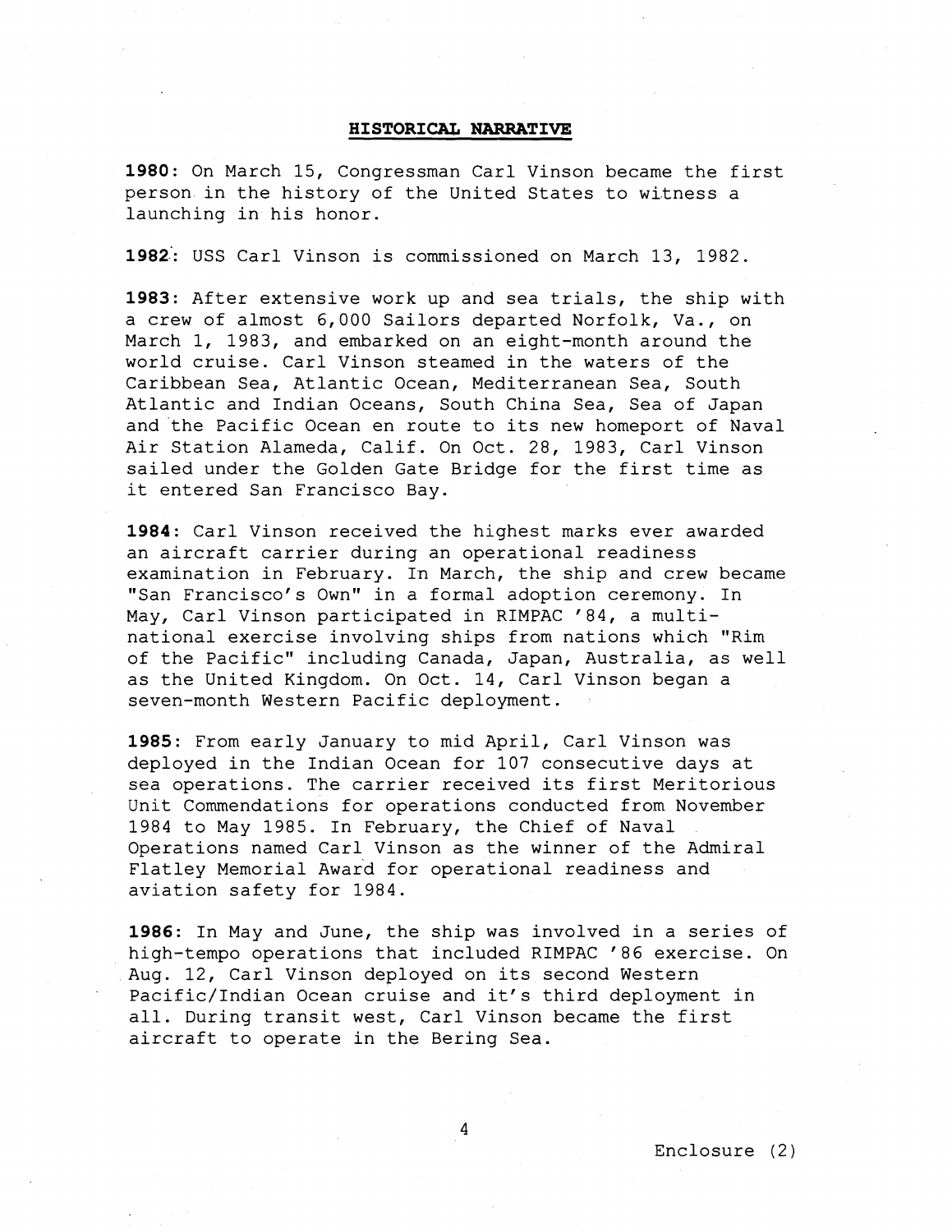**1987:** After conducting extensive operations in the Indian Ocean and North Arabian Sea, Carl Vinson transited the Bering Sea once again in January. During the transit to NAS Alameda, Carl Vinson received the highest grade ever given to an aircraft carrier during an Operational Reactor Safeguard Examination.

**1988:** Carl Vinson departed NAS Alameda for its fourth deployment on June 15, 1988, and making another challenging and successful transit of the Bering Sea. The carrier completed 82 days on station in the North Arabian Sea. While on station, the Gold Eagle supported the escorting of American flagged tankers in the Arabian Gulf. Carl Vinson returned to NAS Alameda on Dec.16. The carrier received its second Admiral Flatley Memorial Award for aviation safety.

**1989:** The carrier departed Alameda on Sept.18 to participate in PACEX '89, the largest peacetime naval exercise since World War 11. Carl Vinson conducted operations in the icy waters of the Bering Sea, including operations inside the Aleutian Islands. In the following weeks, Carl Vinson, leading a battle force of three carrier battle groups, conducted operations in the Western Pacific Ocean and Sea of Japan, and were joined by the navies of other nations.

**1990:** The ship departed on its fifth deployment on Feb. 1 for the Western Pacific and Indian Ocean. The carrier received its first COMNAVAIRPAC Battle "E" award for 1990. After returning to Alameda on July 3, the carrier steamed to Bremerton, Wash. in September to commence a complex overhaul at Puget Sound Naval Shipyard starting on Sept. 22, which would conclude on April 6, 1993.

**1994:** The carrier started its sixth deployment on Feb. 17 to the Western Pacific and Arabian Gulf in support of Operation Southern Watch. The Commander-in-Chief, Pacific Fleet Change of Command was held on the carrier on Aug. 5 while at Pearl Harbor. Carl Vinson returned to Alameda on Aug. 17; and received its third Admiral Flatley Award for aviation safety.

**1995:** From Aug.26 to Sept. 3, Carl Vinson participated in Exercise Ke Koa and the commemoration of the end of World War II in the Pacific. During the commemoration, President Bill Clinton visited the ship in Hawaii and 12 historic warplanes from World War I1 were launched from the flight

**t,**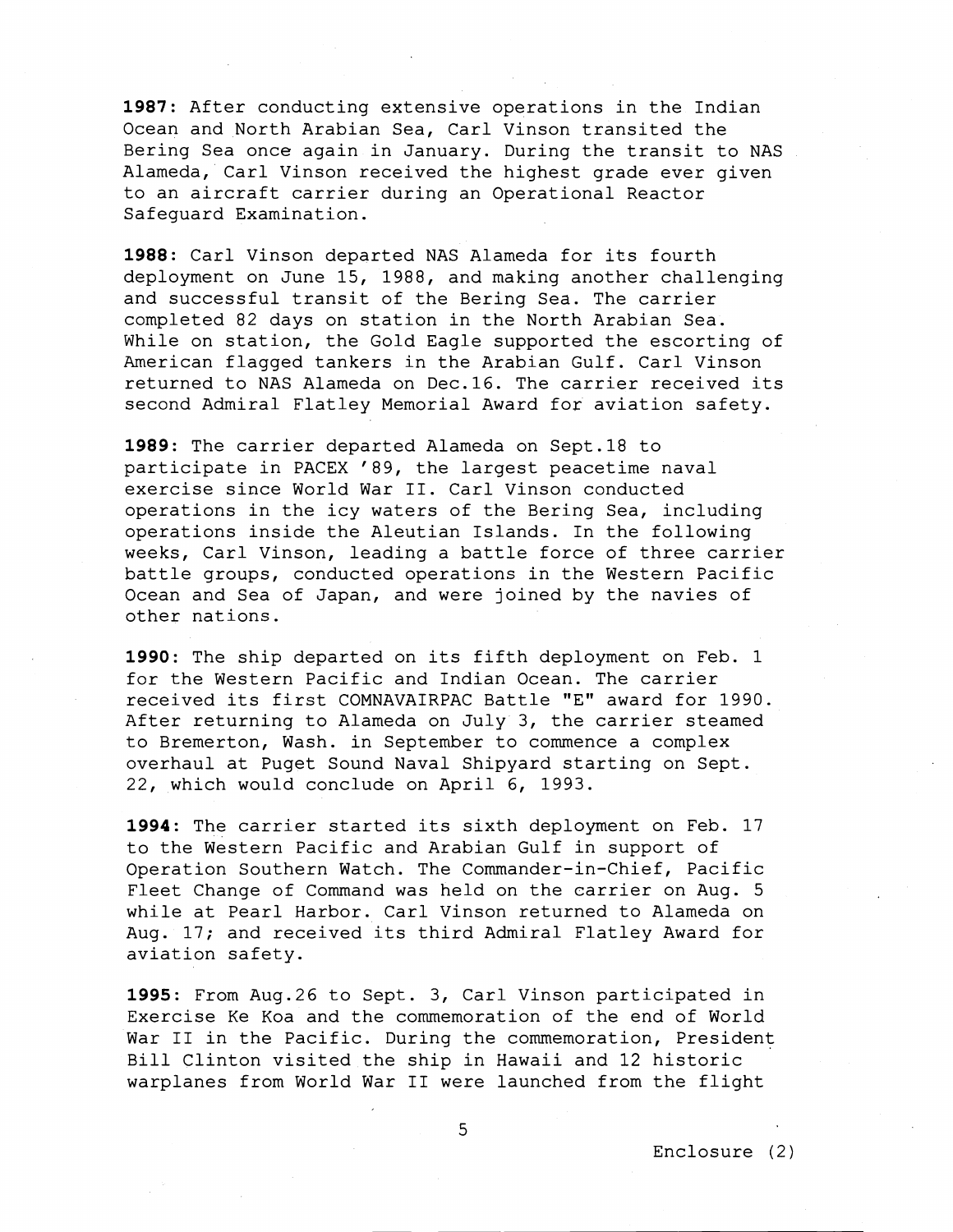deck. One month later, the ship returned to the San Francisco Bay area and participated in Fleet Week, '95, launching World War I1 aircraft, an F/A-18 Hornet and F-14 Tomcat, and an unprecedented launch and recovery of an S-3 Viking in San Francisco Bay. The carrier received its second Meritorious Unit Commendation for the 50th Commemoration of VJ Day 1995.

**1996:** Carl Vinson departed May 14 for its seventh deployment to the Western Pacific and Arabian Gulf. The ship participated in Exercise Rugged Nautilus and Operations Desert Strike and Southern Watch before returning to Alameda Nov. 14. The carrier received its second Battle "E," its third Meritorious Unit Commendations and its fourth Admiral Flatley Award.

**1997:** On Jan. 17, Carl Vinson arrived at its new homeport, Bremerton, Wash. In February, the ship added another chapter in the history of naval aviation as the platform for the last carrier launches and recoveries of the A6-E intruder.

**1998:** Following an intense work up period Carl Vinson participated in RIMPAC '98. The carrier steamed from Bremerton in early November for its eighth deployment to the Western Pacific and Arabian Gulf. On Dec. 19 Carl Vinson launched air strikes in support of Operation Desert Fox, and continued support for Operation Southern Watch in enforcing the no-fly zone over Southern Iraq.

**1999:** Carl Vinson maintained pressure on Iraq by launching several air strikes against selected targets located in the no-fly zone of southern Iraq in support of Operation Southern Watch from January to March.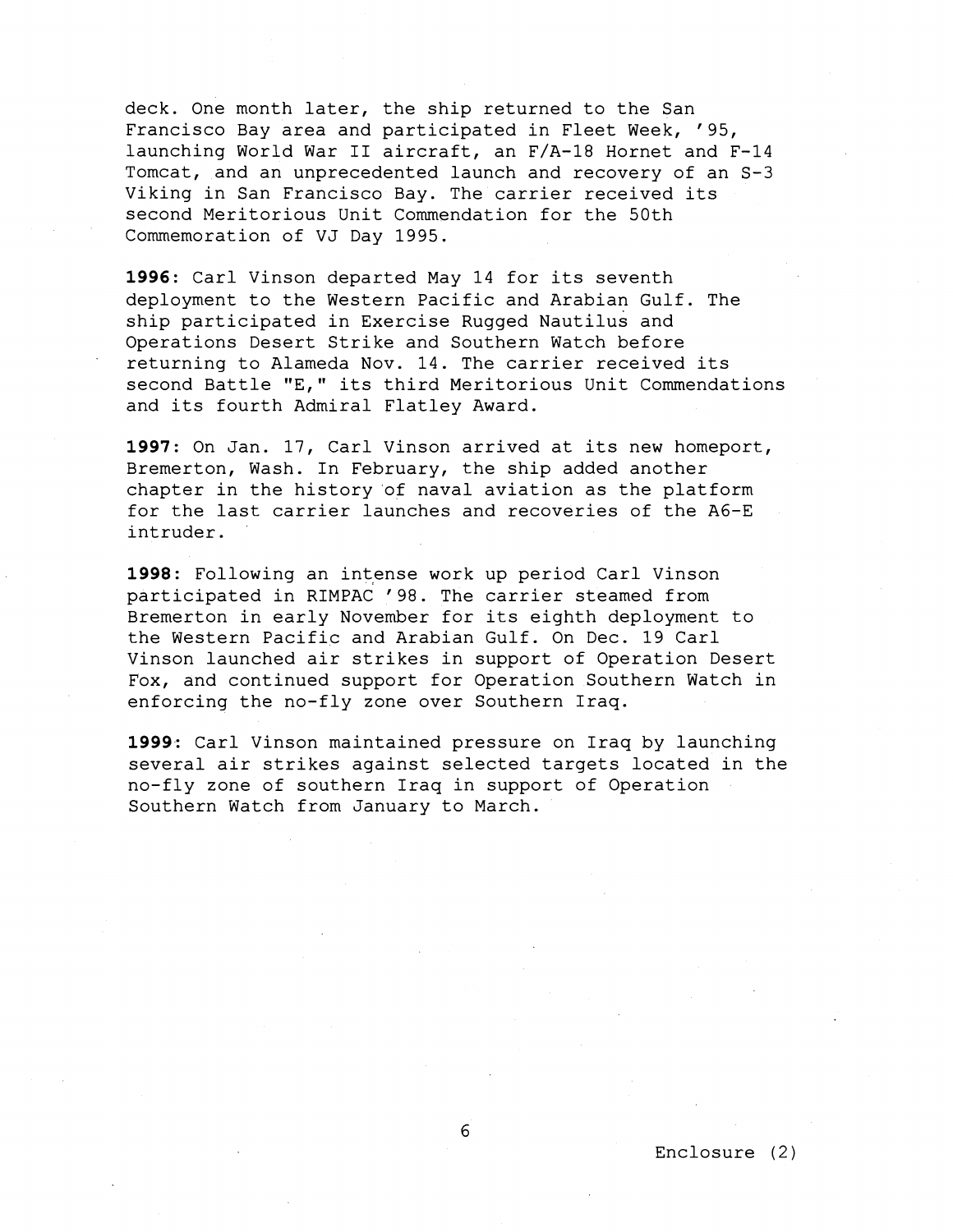## 1999 COMMAND HISTORY BY DEPARTMENT

#### ADMINISTRATIVE DEPARTMENT

The ship's Personnel Office maintains and processes all personnel actions for ship's company. **A** breakdown of assigned personnel supported through our office follows:

| Officers: | 165   |
|-----------|-------|
| Chiefs:   | 161   |
| Crew:     | 2,362 |

Received and processed 91 officers and 1,236 enlisted reporting on board for duty. Processing started with the receipt of transfer orders, at which time sponsors were assigned for newly reporting personnel. A "Welcome Aboard" message was transmitted, and a follow-up package mailed to the member giving a brief command history, and geographical information to assist in the convenience of transfer. Upon receipt, service records are briefed and annotated with arrival information. The process concludes with the liquidation of travel claims, and the subsequent release of the member to their respective department.

As members of the Uniformed Services, members maintain in their possession a Military Identification Card at all times. In support of this requirement, 2,260 active duty and 20 reserve identification cards were issued to our personnel.

Transferred 76 officers and 550 enlisted to follow-on assignments and establishments of the Navy and other branches of the Armed forces. Based on the type of duty to which members were transferred, members went through various stages of screening for themselves, and in cases of overseas or isolated duty, their family members as well. Screening included ensuring members were qualified in accordance with current directives. While not all inclusive, some of the areas screened were: military bearing; performance evaluations; health and fitness; and several areas relating to the member's performance in personal affairs. The transfer screenings generally encompass the "whole person" concept.

 $\overline{7}$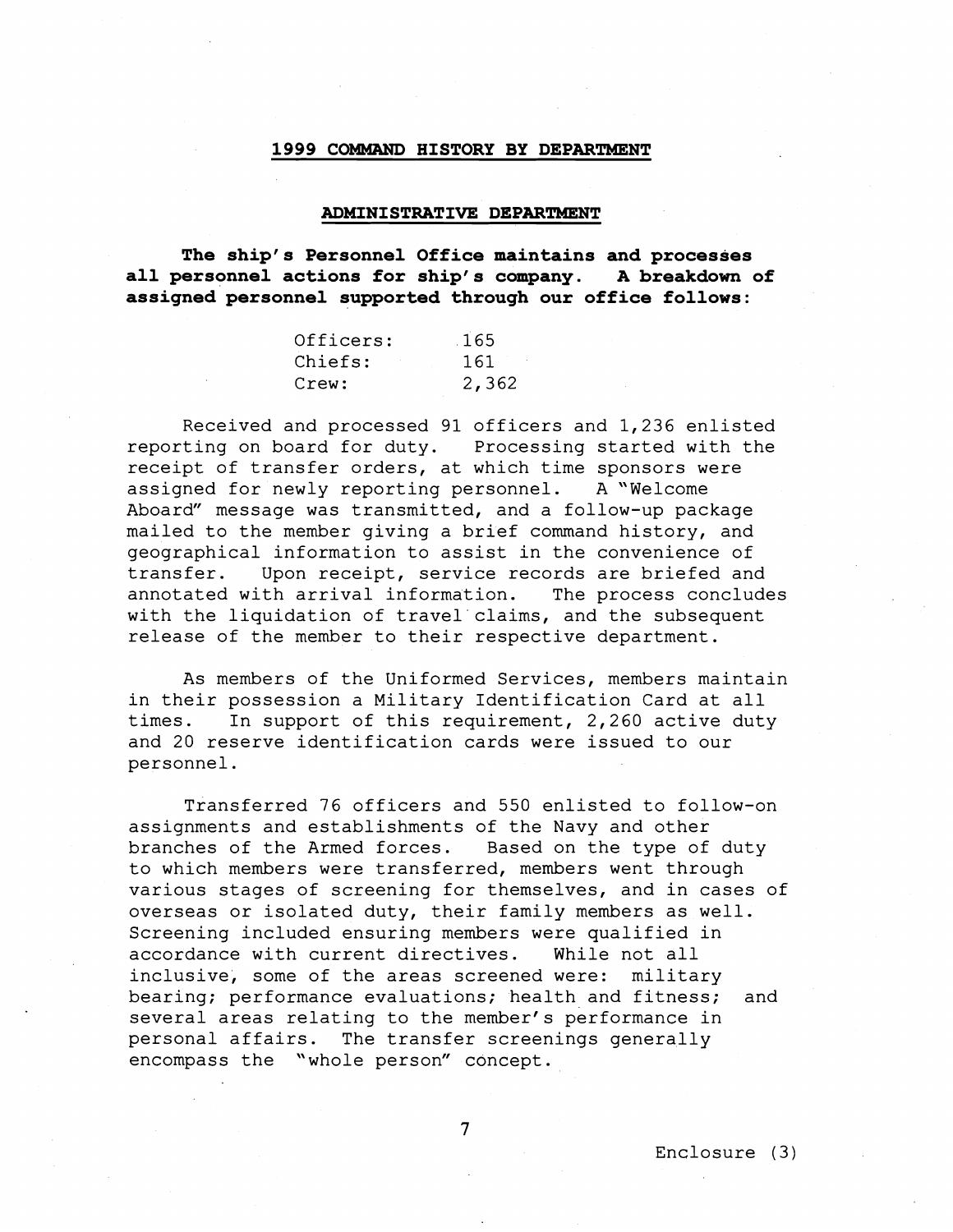Separations from Active Duty. Seventeen officers and 638 enlisted personnel left active duty status for varying reasons. Separations included closing out the member's service record after determining the character of the member's service upon discharge.

Based on discharge authority, and fitness or evaluation reports, members were issued separation documents characterizing the nature of their service. This is an important step in determining future eligibility for available programs and potential re-induction to naval or other services. Members were also medically screened at this time. After discharge, members were provided transportation to their Home of Record, or other intermediate destination of their own choice.

Service Record Maintenance: In excess of 11,000 service record entries were made to the records of the 2,688 personnel.

### EDUCATIONAL SERVICES

Several aspects of command support continue to be revolutionized, as communications technology leaps forward. There are several initiatives that contribute directly to shipboard quality of life. Many such initiatives are the ship's continuing education programs. CARL VINSON boasts the most diverse and comprehensive Educational Services Office afloat. Currently, Sailors can legitimately pursue all levels of accredited education.

In terms of lower level college courses, CARL VINSON directs intense effort toward the personal growth and enrichment of its Sailors. More than 1,100 Sailors enrolled in the instructor based PACE Program this year. To support this tremendous student load, the ship refurbished two existing spaces into classrooms, enabling the conduct of 76 undergraduate courses. Additionally, a computer based PACE classroom supports the efforts of over 300 students in their computer delivered undergraduate studies.

CARL VINSON also conducts, in partnership with Georgia College and State University (GC&SU) located in Marysville, GA (home of the ship's namesake), a Masters in Public Administration (MPA) Program. During the last year and a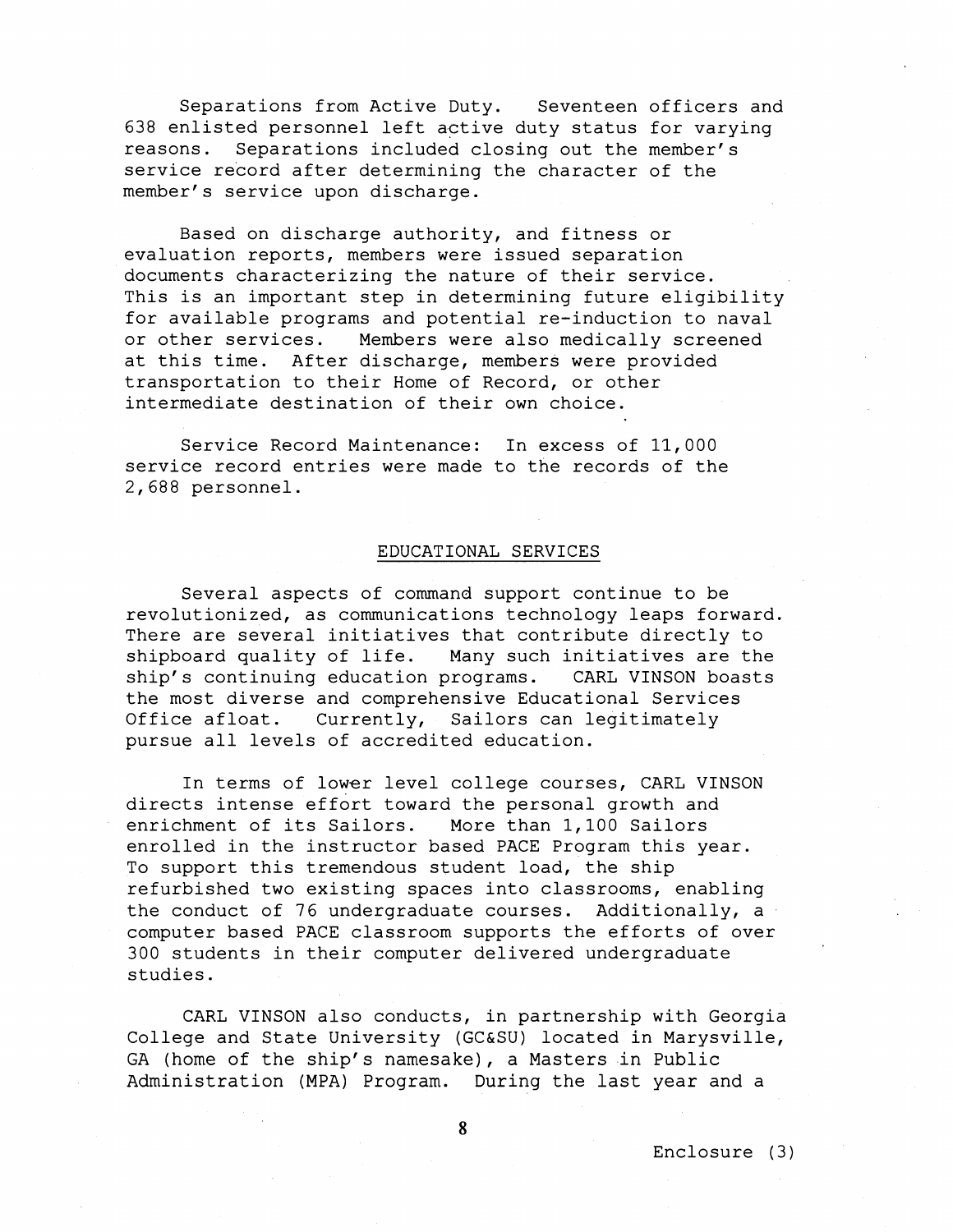half, 12 Sailors participated in 6 classes, for a total of 18 semester credit hours toward their MPA Diploma. Of particular note, the coarse is taught via video teleconferencing "link up" with the University, while at sea or in port.

It is important to note that in all of these educational opportunities, the only cost to the Sailor is the cost of the textbooks. These opportunities not only improve the morale of the crew, but also serve to make CARL VINSON a more educated, and thus an even stronger crew.

#### **AIRCRAFT INTERMEDIATE MAINTENANCE DEPARTMENT (AIMD)**

AIMD once again successfully supported Carrier Air Wing ELEVEN, during the 1999 Western Pacific deployment. Three hundred and ninety technical professionals from Carl Vinson, NAS Lemoore California, NAS North Island California, NAS Oceana Virginia and NAS Whidbey Island Washington combined forces forming a professional dedicated production factory. One department, divided in to four divisions overcame logistic shortfalls, obsolete test equipment, family separation and unreliable equipment in support of Hawkeye, Hornet, Prowler, Seahawk, Tomcat and Viking operational commitments.

In support of 146 daily flight hours, AIMD averaged 786 weekly inductions and quickly processed them to maintain Air Wing readiness well above COMNAVAIRPAC expected levels. AIMD's technical professionals hold nearly 100 NECs plus numerous critical specific qualifications; Aircraft Component Tester/Relay Adapter Device, Electro-Hydraulic Test Set, Oxygen Analyzer and Mobile Lifting Crane repair.

In addition to supporting the embarked Air Wing, AIMD controlled Battle Force Intermediate Maintenance Activity (BFIMA) requirements and maintained a substantial number of ship's company spaces, including 172 compartments and 33 passageways. In November AIMD assumed the duties of Air Wing space "LANDLORD." The department assumed responsibility for the coordination of upkeep, upgrades and material condition of 288 additional spaces.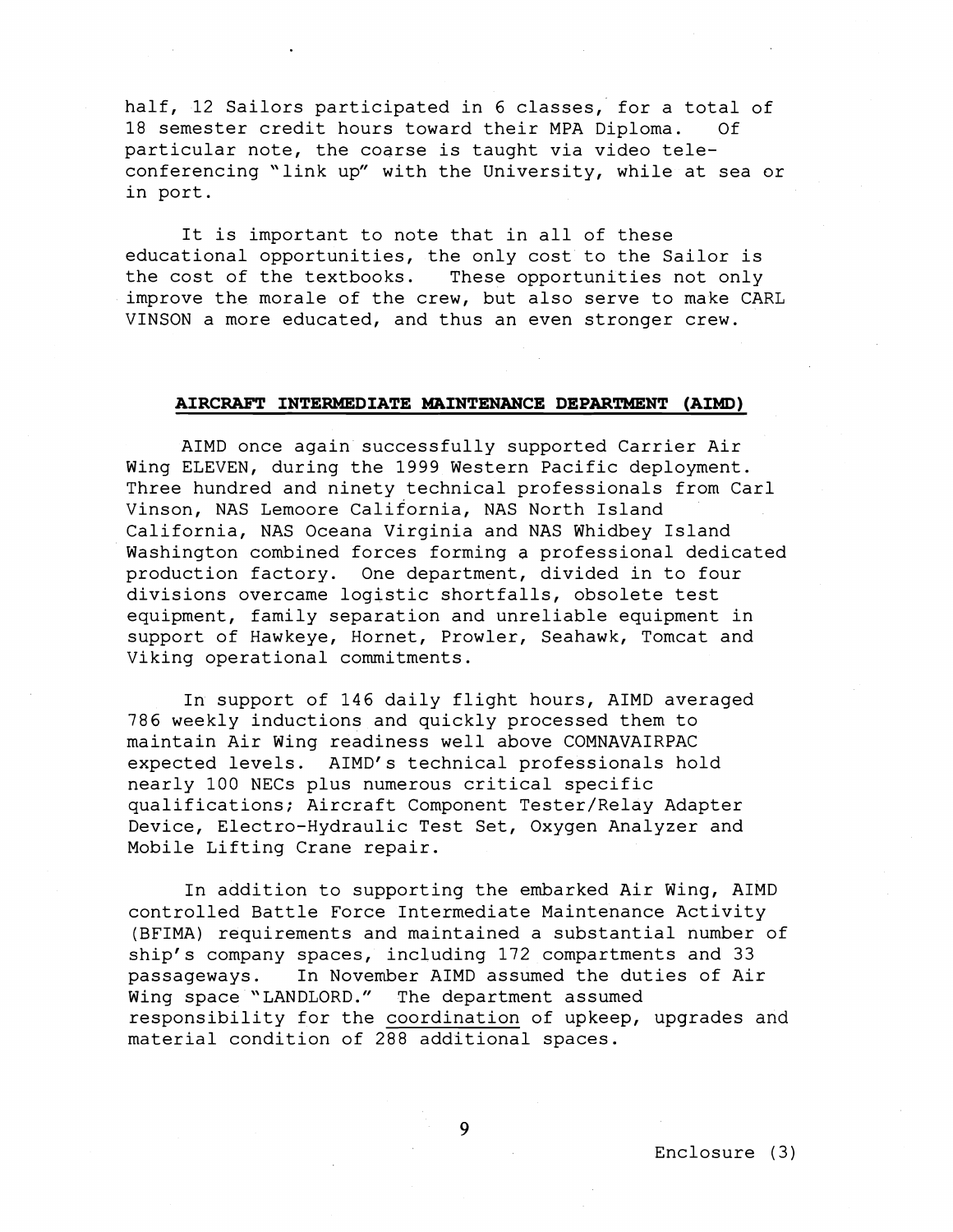### TILE TEAM 1999:

After deployment, AIMD established the DPIA Tile Team. The team of 80 personnel surveyed over 600 spaces and developed a comprehensive plan to remove and replace over 120,000 square feet of tile throughout the ship. From September - December 1999, the Tile Team acquired tools, materials and removed and installed over 35,000 square feet of tile.

## Maintenance Staff Division (IM-1)

Production Control. The 'nerve center" of AIMD and is responsible for coordinating all productions actions for 70 work centers within AIMD's four divisions. While deployed the first four months of calendar year 1999, AIMD averaged 125 repairable component inductions per day. Several FRS/CQ detachments were conducted between June and September 1999. The final FRS/CQ was completed in September 1999 and the Dock Planned Incremental Availability (DPIA) commenced in October 1999. More than 120 cross-deck/femp-loans were shipped to support various Atlantic and Pacific fleet activities. Numerous AVIONICS work stations and benches were preserved and production control began the tedious review and verification of more than 4,000 Support Equipment records.

Quality Assurance (QA). The Naval Aviation Maintenance Program (NAMP) experts reside within AIMD QA. These senior Petty Officers and Chiefs are selected from the most experienced individuals of their particular rating. They are responsible for managing or monitoring all 52 NAMP programs. During DPIA, QA maintained its readiness posture in an effort to keep the department focused on its primary objective... Aircraft Intermediate Maintenance.

To this end, 118 discrete program audits were conducted in all of AIMD's various production and administrative divisions, 125 Technical Directives (TD) were screened for applicability and 95 previously issued TDs were researched for incorporation. Six Quality Assurance Advisories were issued to provide information on quarterly discrepancy trends.

Quality Assurance manages the Central Technical Publications Library and 26 Dispersed Technical Libraries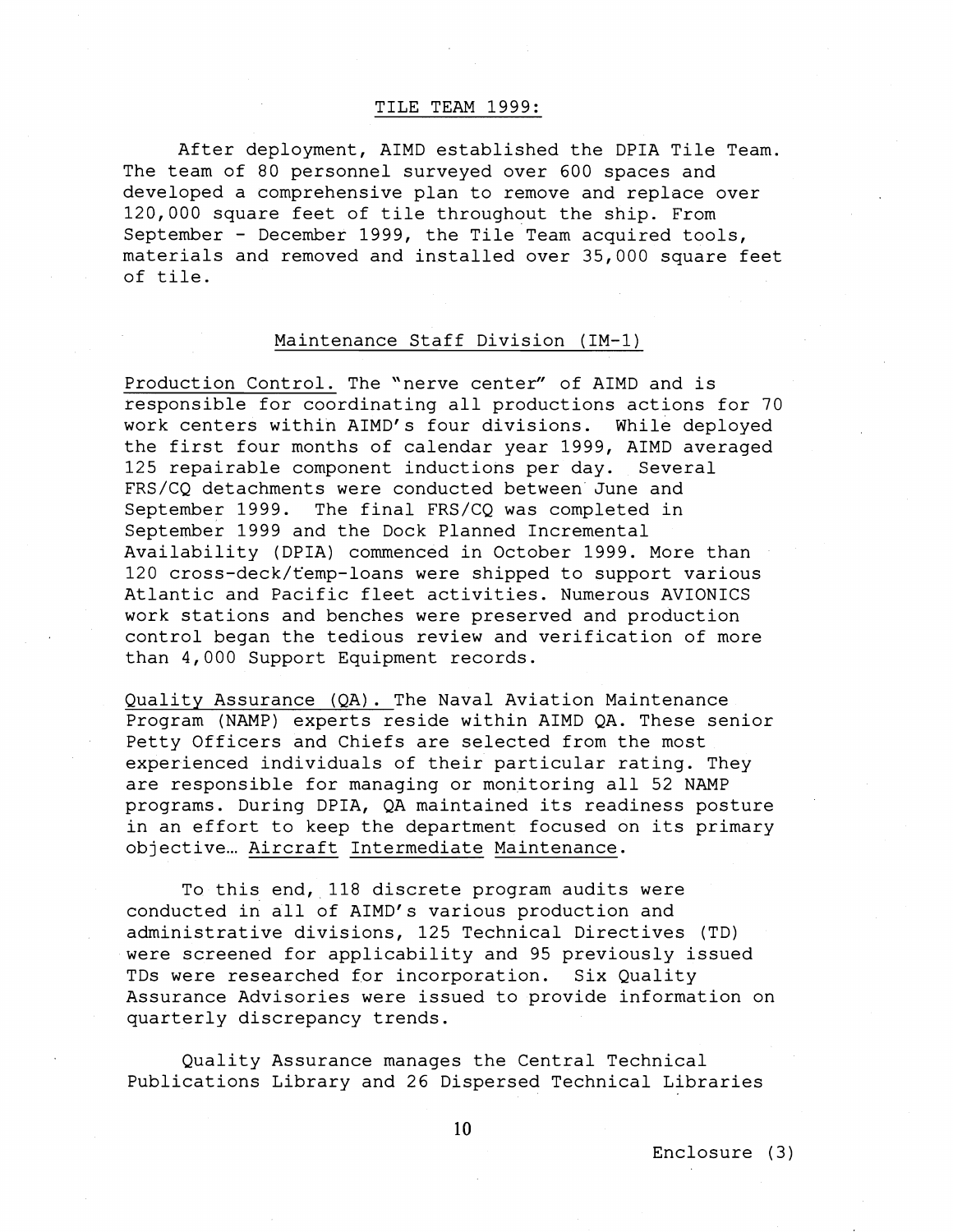for AIMD, Weapons and Supply Departments consisting of over 9000 technical publications. During 1999, the CTPL issued over 1000 changes, to the DTPLs for incorporation to ensure that all publications were current.

Ensuring safe working environments and practices were established throughout AIMD, QA investigated and analyzed 20 safety mishap reports. Additionally, QA remained vigilant in its role of analyzing and maintaining the quality characteristics of aircraft products received directly from manufacturers or from the supply system. Though maintenance was drastically reduced just prior to and during DPIA, QA investigated the nature and source of numerous defects and submitted the following:

- 5 Quality Deficiency Reports
- 2 Hazardous Material Reports
- 2 Technical Publication Deficiency Reports
- 1 Engineering Investigation

#### IM2 DIVISION 1999

From Western Pacific Deployment to Docked Planned Incremental Availability (DPIA), the (IM2) General Maintenance Division kept busy repairing aeronautical equipment and improving the quality of life for the crew of the Carl Vinson.

POWER PLANTS: During the 1999 portion of the deployment, Power Plants Branch repaired a total of 15 engines, (five F404, two TF34, a T700, one J52, three T56) and two APU's. After deployment, over two hundred support equipment items and engines were transferred to support USS Abraham Lincoln and USS John C Stennis. In dry-dock, the branch maintained over 1,200 IMRL assets while concurrently refurbished 16 Air Wing spaces and 5 branch spaces including painting, installing new tile and maintaining damage control material readiness. Select personnel were also assigned to AIMD Whidbey Island and USS Abraham Lincoln during their RIMPAC 2000 for training.

AIRFRAMES: With hard work and dedication the branch completed the year in top tradition. Airframes fabricated and/or performed complex repairs on over 2,000 flight control surfaces, landing gear doors, engine cowlings and refueling stores saving over \$259,000 in AVDLR funds. The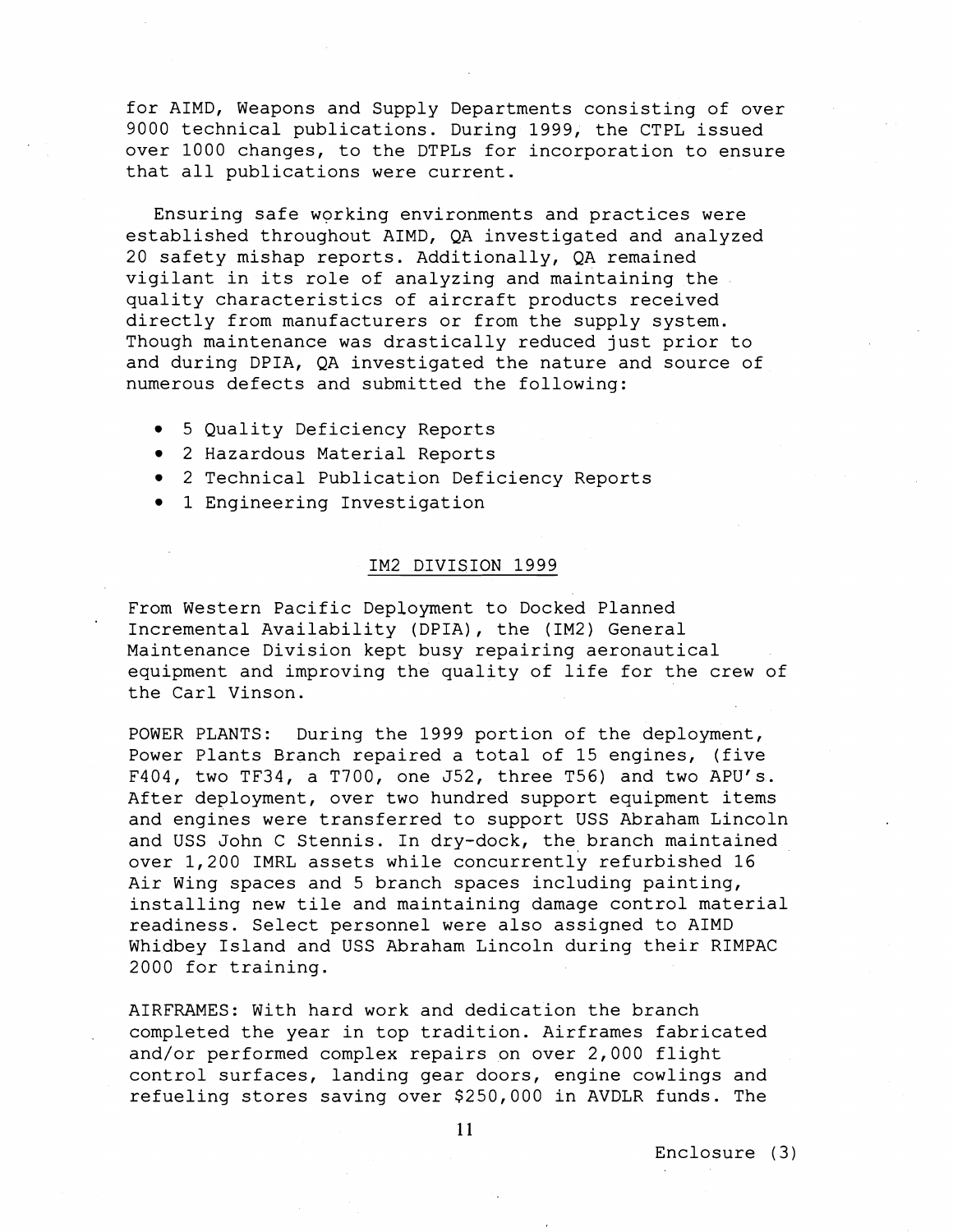Hydraulic Technicians rebuilt, tested and checked 900 aircraft and arresting gearing hydraulic/pneumatic actuators, lines, pumps and brake assemblies. Tire Shop broke down and built up 562 main and nose landing gear tire/wheel assemblies. The Non Destructive Inspection lab processed over 15,000 inspections.

PARALOFT'S: Though manned with a small crew of three, the PRs inspected and repacked 30 parachutes; tested and repacked 579 life preservers, 5 life rafts and 45 seat pans; tested 191 regulators, 24 HEEDS bottles, 7 oxygen monitors, 10 OBOGS concentrators, 21 LOX converters and 2 BOS controllers; inspected and weighed 33 portable fire extinguishers; and completed 242 PMs on support equipment. In addition to regular aviation maintenance work, the branch manufactured the legendary "90,000 TON DIPLOMACY" banner, the "Battle E" flag, and completed numerous sewing projects.

## AVIONICS/ARMAMENT DIVISION (IM-3)

The Avionics/Armament Division responded brilliantly to high tempo Arabian Gulf deployment operations in support of Carrier Air Wing ELEVEN flight operations for the first 5 months of CY 1999. The division complement of two Officers, six Chief Petty Officers, and 197 enlisted personnel included 104 Sea Operational Detachment personnel from 4 different AIMDs required for the diversely complex avionics, electrical and armament systems incorporated into 72 CVW-11 aircraft. The 43 work centers comprising IM-3 expertly employed over 400 automated and manual test sets in the processing of nearly 15,000 of the 21,000 repairable assets inducted during this time period and achieved a ready-for-issue rate of nearly 86 percent. Resourcefulness and persistence often highlighted shop achievements. Over 145,000 dollars in Aviation Depot Repair Funding was saved through the development of special software by Northrup-Grumman allowing the testing and repair of two critical E-2C Pulse Generator assets that were unable to be repaired under existing maintenance plans. Intermediate maintenance support for the IP-1625/APQ-179 Enhanced Main Display Unit (EMDU) for the E-2C HAWKEYE was a significantly demanding task. Twenty EMDUs were processed from November 1998 through February 1999 at an expenditure of 1,334 man/hours. The demand the EMDU placed on the 4 bay RADCOM required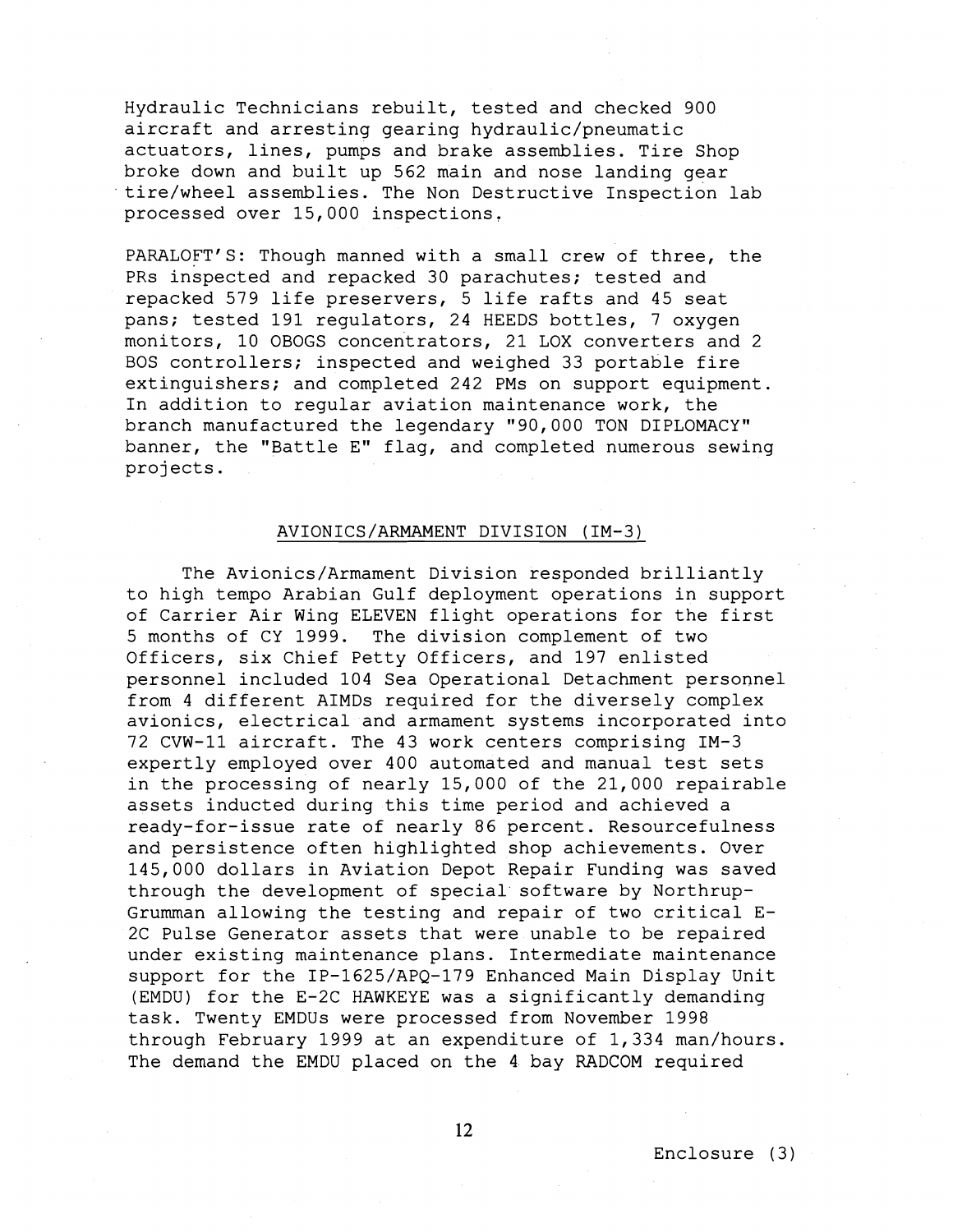close workload management on an already heavily tasked test bench.

Post-deployment operations continued through September 1999 and included multiple fleet carrier qualification evolutions requiring continued avionics and electrical component support for over 1,000 sorties despite declining readiness resulting from 77 cross-deck and temporary loan actions involving hundreds of test bench components and Test Program Sets. DPIA 2000 preparations were integrated into IM-3 tasking with the preservation of 35 automated test benches over the summer and the offloading of over 535 Aircraft Armament Equipment assets to multiple carriers and AIMDs. Forecasting of future avionics support commitments continued as CARL VINSON straddled the blocks of Dry Dock Six at Naval Station Bremerton. Contractors were busy installing the CASS Electro-Optical upgrade by November 1999 while the division meticulously crafted the Interdeployment Training Cycle for over 70 ships company technicians. In December 1999, avionics personnel were methodically scouring Test Bench Out of Service items, Broad Arrow Reports, Support Equipment support assets and nearly 8,000 repair actions in preparation for the Joint AVCAL Review between CVW-11, USS CARL VINSON, COMNAVAIRPAC, and NAVICP logistics personnel to ensure the finest fleet support possible for CY 2000 and 2001 commitments.

## Support Equipment Division (IM-4)

Support Equipment Division (SE) troubleshooters performed expeditious repairs on 52 flight deck critical items to guarantee deployment success during the first five months of calendar year 99. SE troubleshooters provided flawless support for CVW-11 flight and maintenance operations, resulting in 2420 sorties flown with zero missed for lack of support equipment.

The post-deployment period consisted of routine maintenance and upkeep of 465 SE end items. Upon the completion of Fleet Replacement Squadron Carrier Qualifications (FRS CQ) in September 1999, SE Division offloaded SE for AIMD and Weapons Department to commence Ships Force Rehabilitation of Shipboard Support Equipment (SFRSSE) at Naval Station Everett, Washington.

 $13$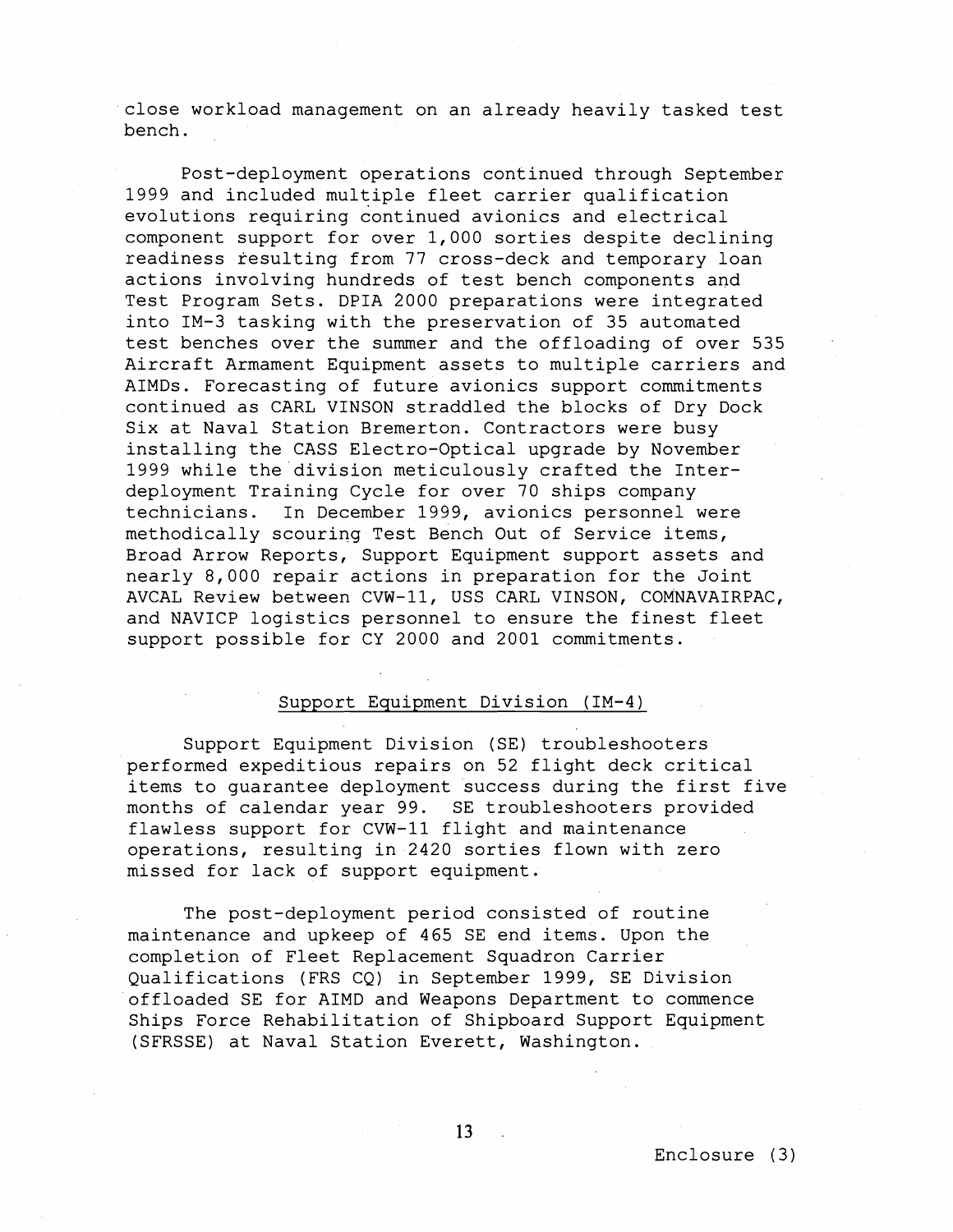SE Division promulgated procedures and responsibilities for affected division/ departments and coordinated the rework of Aviation SE, Aviation Weapons Support Equipment (AWSE) and Material\Weight Handling Equipment (M\WHE) during CARL VINSON'S Docked Planned Incremental Availability (DPIA). The Everett detachment of over 30 maintenance and support personnel commenced in October 1999.

SE technicians performed extensive corrosion treatment/prevention and in-depth maintenance on 411 items of SE. SE Division expended 4,270 maintenance man-hours over a two-month period to implement a plan that has ensured optimum SE, AWSE and M\WHE availability to support the Command and Air Wing Missions.

#### **Chaplain Department**

- Provided command indoctrination to new personnel, focusing on successful living and working within this shipboard environment.

- Coordinated 20 Community Relations Projects in Perth and Hobart, Australia, which involved over 300 Sailors and included the distribution of over \$4,000 in Project Handclasp Material. Coordinated 3 Community Relations Projects in Jebel-Ali.

- Sponsored Habitat for Humanity construction and support in San Diego, CA; Paint Bremerton Beautiful (painting homes of low income families), Bremerton, WA; visitation to Children's Hospital, Seattle, WA; Christmas caroling to Martha and Mary Nursing Home, Poulsbo, WA; Salvation Army Christmas Kettle Project, Silverdale, WA. Coordinated 4 Community Relations Projects in San Diego, CA, and 10 in Bremerton, WA involving over 300 Sailors. Organized and executed the Thanksgiving and Christmas Food Basket programs for CARL VINSON Sailors and their families. Participated in Community Christmas Dinner (cooking and serving dinner to low income families on Christmas Day), Bremerton, WA.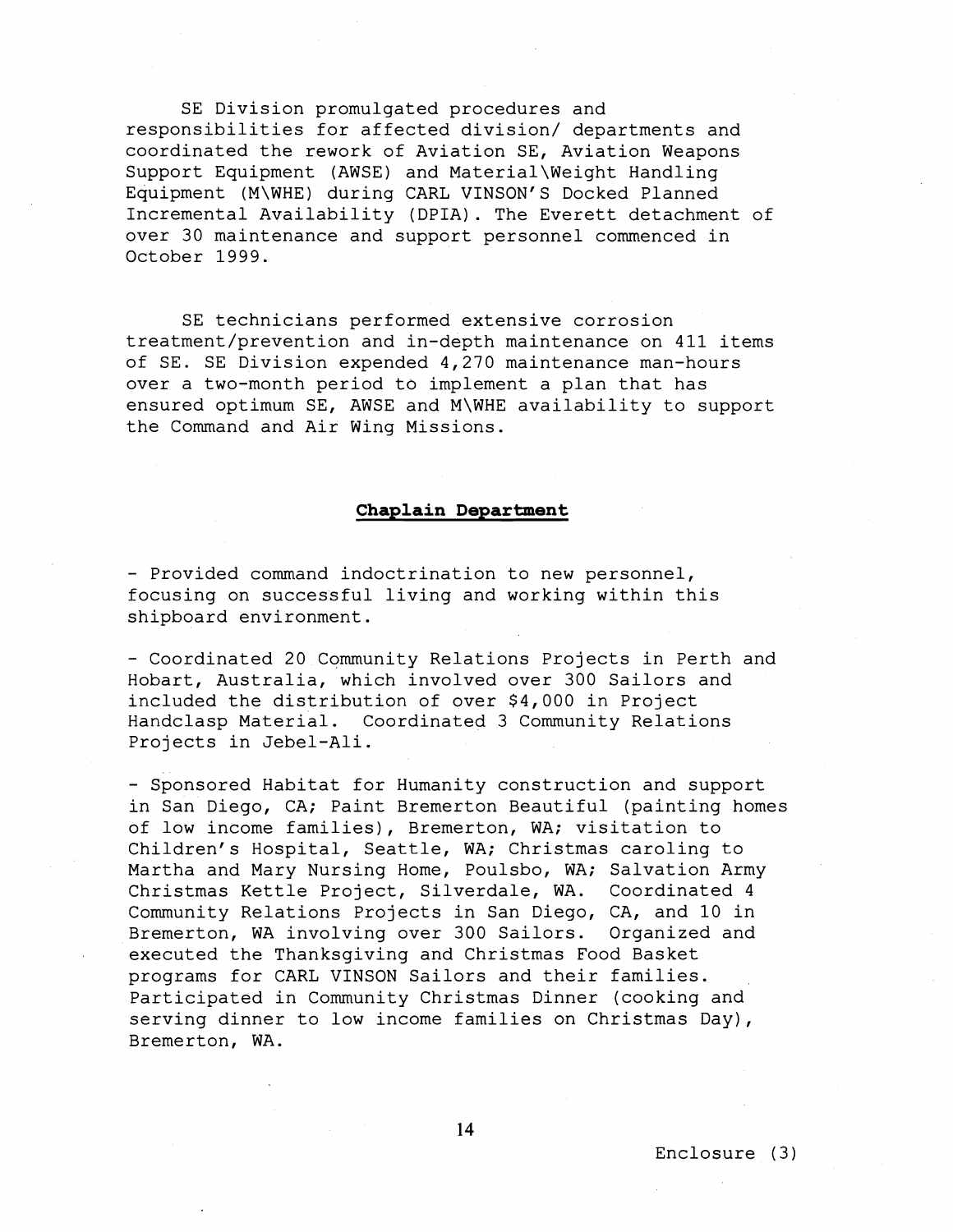- Processed over 100 Sailors for Base Housing as the "liaison" to the West Sound Housing Office. Additionally, coordinated 12 Housing Briefs with Housing Staff on board the last week of the deployment, qualifying over 120 Sailors to move into housing upon arrival in port.

- Coordinated a weekly Lenten "Heavenly Hash" dinner and Bible study on Mess Deck. This seven-week program focused on the seven last words of Christ and included music, dinner, and Bible study during the regular dinner hour on the Mess Deck.

- Presented a ten-week video series "A Place to Call Home" which discussed the integration of Christian values and family lifestyle. Topics included "talking to kids about sex, telling the truth, forgiveness and trust, and overcoming fear." Offered the eight-part video discussion series, "Love is a Decision," evenings, weekly at an offsite location.

- Conducted Easter Sunrise and Worship Services involving over 1,000 personnel while underway in the Indian Ocean. Scheduled and facilitated over 40 worship opportunities weekly. Conducted weekly Saturday night lay/Chaplain led PEPP (Praise, Encourage, Pray and PARTY!) Rallies on Mess Deck.

- Processed 75 Navy and Marine Corps Relief Society cases totaling \$44,865. Completely automated the processing of cases. After the crewmember fills out the information sheet, the RPs finish the process in ten minutes. Processed 750 AMCROSS emergency notification messages.

- Sponsored Family Service Center Return and Reunion workshops during transit from Hobart, Australia to Hawaii.

- Conducted memorial services for three Sailors killed in liberty mishaps following WESTPAC 99. Coordinated and performed eight Burials at Sea services.

- Provided individual classes for Sailors preparing for the Catholic sacraments of Baptism, Eucharist, Confirmation and Marriage. Training conducted for Lay Eucharistic Ministers.

- Provided e-mail liaison for command ombudsmen, underway and in port, to resolve family problems and concerns.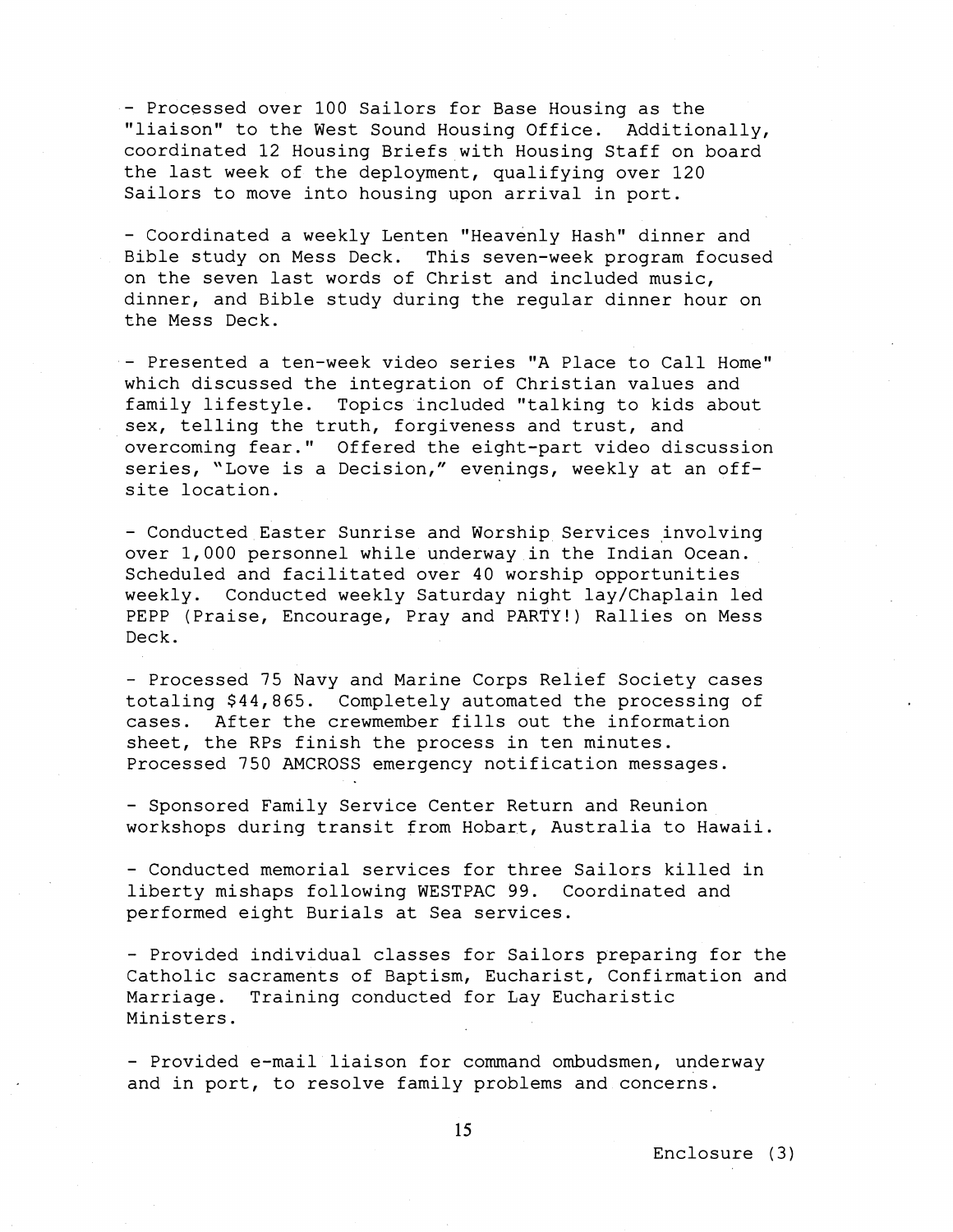- Moved Chaplain Department support services and religious ministries to the Barge, and accomplished rehabilitation of all departmental workspaces, ship's chapel and Library Multimedia Resource Center (LMRC) during DPIA.

## **COMBAT SYSTEMS DEPARTMENT**

Combat Systems Department (CSD) enjoyed an extremely successful year by continuing to provide unparalleled Command, Control, Communications, Computers and Intelligence (C4I) services during the latter part of Western Pacific/Arabian Gulf 98/99 Deployment. Superbly operating, monitoring, and performing fault isolation on a diverse array of complex systems, CSD ensured vital information transfer and weapons systems were available to meet the needs of the CARL VINSON war fighter.

Stellar performance during two Fleet Replacement Squadron Carrier Qualifications (FRS CQ) underway periods ensured the Carrier Air Wing Eleven and USS CARL VINSON team maintained their war fighting edge. CSD designed and implemented the COMCARGRU THREE/CARL VINSON Battle Group Communications/ Information Systems Blackout Plan and demonstrated its efficacy during Operations DESERT FOX and SOUTHERN WATCH. The plan's flexibility permitted restrictions to be imposed by three different methods: outgoing only, incoming only, or incoming and outgoing voice, record, and data communications. The design allowed orderly return of services to pre-determined office codes based on operational mission. The entire plan was executable in less than five minutes. Identifying an unacceptable lag time between request for and receipt of parts for specific key systems while operating in the Arabian Gulf, CSD proposed via the Casualty Reporting system "forward deployed spares" and pre-positioning of same to support future battle groups.

Based on their "tip of the spear" input, Chief of Naval Operations (N6) funded and established a cache, which significantly reduced downtime and expedited casualty correction for follow-on battle groups. A key player in the Battle Force Intermediate Activity arena, CSD participated in flyaway technical assistance trips to battle group and allied platforms. In preparation for **Y2K,** CSD completed an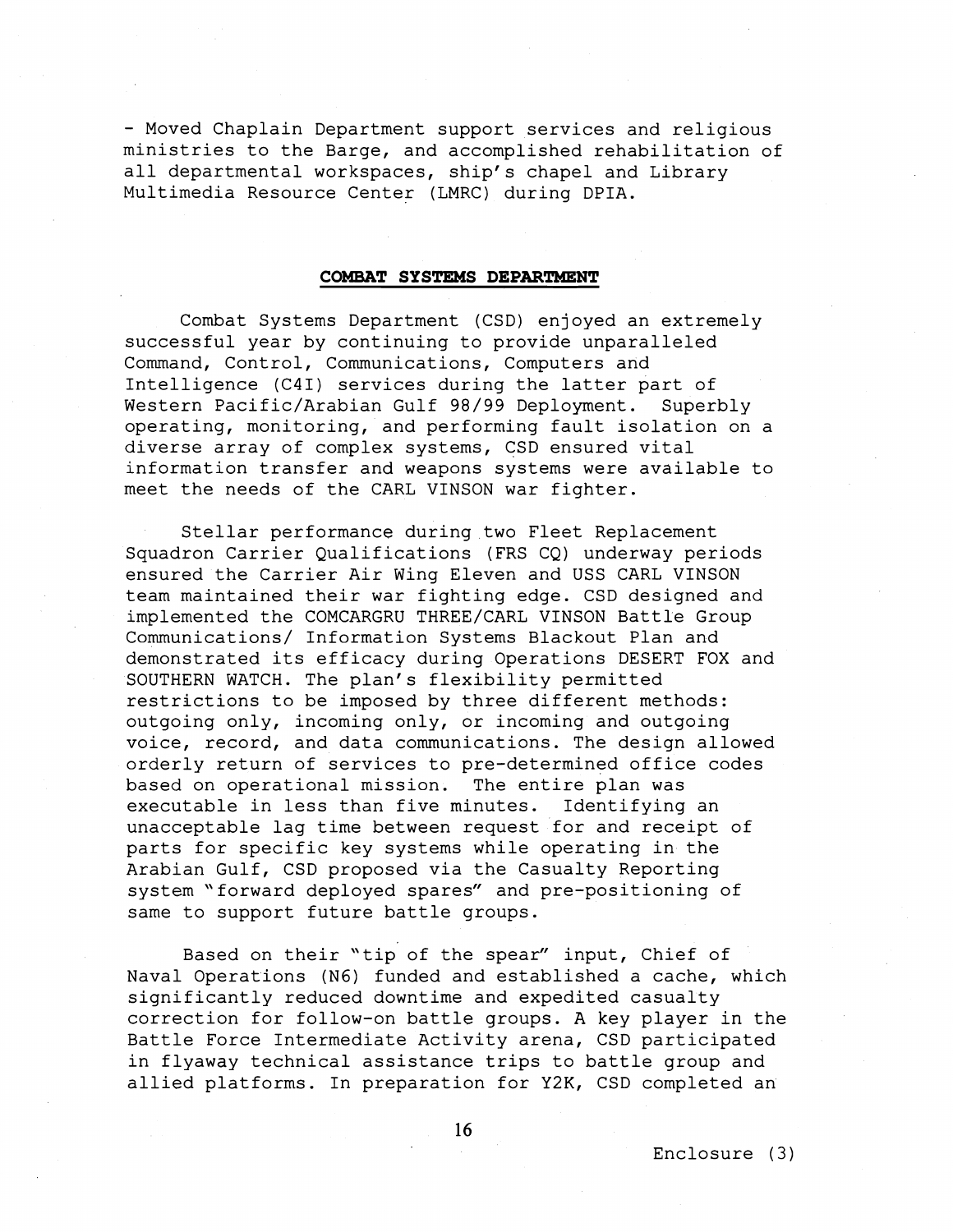exhaustive review of Navy Y2K Contingency Planning and Consequence Management Plans and Reporting Procedures for all classified, unclassified, operational and administrative systems. The joint efforts of the Maintenance and Information Systems branches earned the Department its second consecutive Green "CS" Award for Combat Systems excellence as well as the Admiral Flatley Award for Naval Aviation.

In October, CSD shifted its focus to Docked Planned Incremental Availability (DPIA) 99/00, reverted to lay-up maintenance posture, and commenced preparatory work for thirty-one major C41 ship alterations and seven repair projects. Although not originally programmed to receive a Fiber Optic Cable Plant (FOCP) to support Integrated Switch Network Services (1SNS)Local Area Network (LAN), skillful negotiation and determined discussion moved the upgrade from the year 2003 to CY 2000.

### ELECTRONIC KEY MANAGEMENT SYSTEM (EKMS)

The EKMS Manager provided superior support throughout the latter half of WESTPAC 98/99 as well as both FRS CQ cycles. Redesigning the Local Element Custodians training program as well as revising pertinent directives and lesson plans, the EKMS Manager ensured uninterrupted cryptographic continuity to COMCARGRU THREE, COMAIRWING ELEVEN, COMDESRON TWO THREE as well as various squadrons during combat missions and weapons testing evolutions. Due to extended at sea periods in the Gulf without port visits or repair availabilities, the EKMS Manager and assistants devised onsite repair of aging STU-I11 units which proved vital to mission planners and operational coordination efforts. Upon commencement of DPIA efforts and overall reduction in EKMS workload, the EKMS Manager assumed Division Officer duties for the Cable Repair and Removal Team. Devising a comprehensive training program in conjunction with AMSEC, fifteen CSD Electronics Technicians and two Engineering Department personnel were qualified to test, pull, and document all repair and removal actions; qualified or requalified CPR; and planned over 500 cable jobs. During the first quarter of DPIA, the team removed 32,442 feet of cable at a weight of  $8,479$  pounds. To date the team has saved the Navy over \$144,000 dollars in contractor labor costs.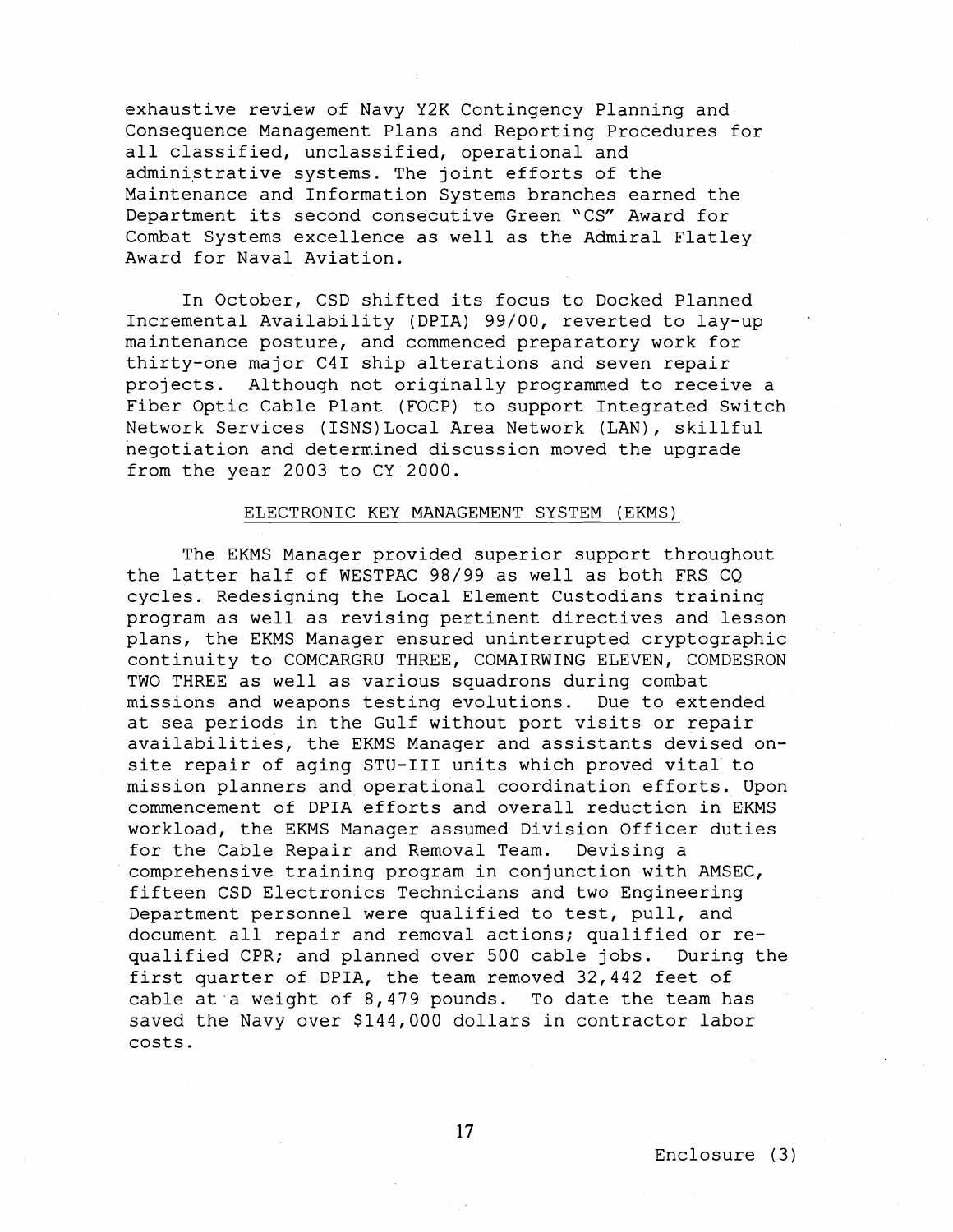# TELECOMMUNICATIONS DIVISION ' (CS-1)

CS-1 enjoyed an extraordinary year highlighted by the outstanding support provided to COMCARGRU THREE, COMDESRON TWO THREE, COMCARAIRWING ELEVEN, and CARL VINSON during the latter half of WEST PAC 98/99 and FRS CQ 99. CS-1 spearheaded many innovative processes to ensure the efficient use and reliability of the limited communications bandwidth. CS-1 aggressively managed telecommunications resources to support battle group operations with voice, data and video transmission. As a result, 170 classified and unclassified Video Tele-conferences, Tele-medicine consultations, and Tele-training classroom sessions delivered real-time operational, diagnostic, and educational services to the battle group, embarked staff and CARL VINSON Sailors.

Due to catastrophic failure of a key antenna system, CS-1 proposed and received permission to increase bandwidth from 512Kbps to 1152Kbps despite the "experts" stating it would not work. Not only did CS-1's innovative problem solving method work, it was considered such a success, the system designers have adopted it for use. Following hard on the heels of this 'first ever" success story, CS-1 "brainstormed" and created a viable alternate path for imagery transmission which was categorized as another "first" and thought to be impossible to achieve. Having demonstrated a truly remarkable ability to overcome any obstacle, CS-1 capped their Arabian Gulf achievements by establishing a three-way video teleconference among COMFIFTHFLT, HMS INVINCEABLE, and USS CARL VINSON thus paving the way for allied interoperability in future theaters of war. To alleviate an unreliable Gate Guard circuit, they successfully activated a 4.8Kbps circuit using RIXT protocol between NAVCOMPARS and NAVMACS 11. All message traffic was diverted from CUDIX to SHF Gate Guard providing stable message traffic communications.

Working in tandem with CS-3 and the Public Affairs Officer, CS-1 was instrumental in creating a Media Center to support print, broadcast, and television journalists and reporters thus providing real-time coverage of Arabian Gulf events. Upon return, CS-1 provided strong support during two FRS CQ periods. In order to ensure uninterrupted messaging services during DPIA, CS-1 devised a connectivity plan using Naval Computer and Telecommunications Station Puget Sound, which has proven to be reliable. Coordinating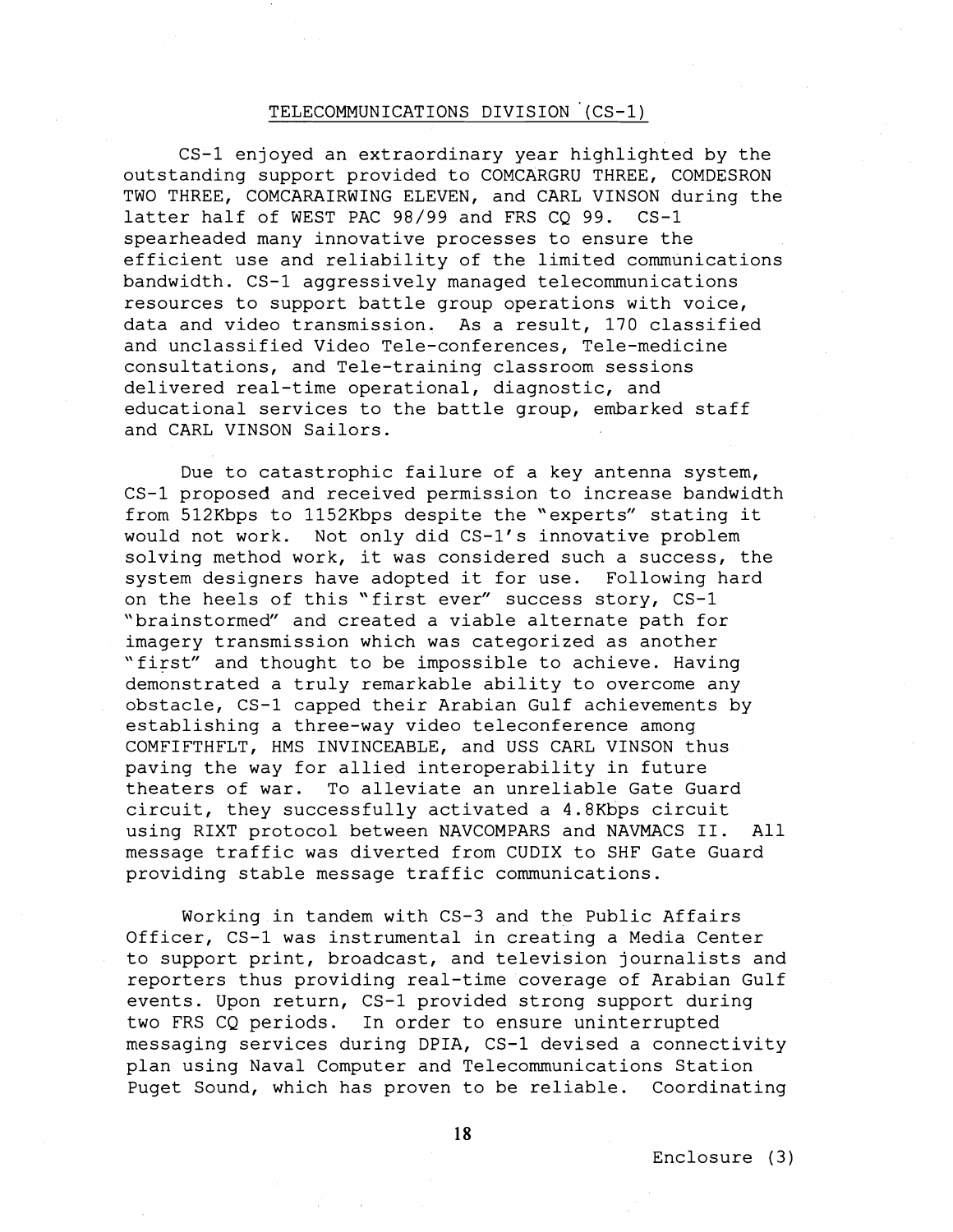with Naval Submarine Base Bangor, they established a secure teleconferencing capability, which has already proven its usefulness to future planning and operations initiatives. Their comprehensive approach to customer support will continue to serve CARL VINSON into the new millennium.

## INFORMATION RESOURCES MANAGEMENT DIVISION (CS-2 )

CS-2 leads the fleet in INFOSEC initiatives by continually refining guidance, procedures, and training thus ensuring the GOLD EAGLE classified and unclassified LANs comply with all DOD/DON regulations. The Division coordinated all command INFOSEC training for shipboard personnel keeping CARL VINSON's INFOSEC program on the leading edge. They coordinated information security actions with the Information Systems Security Officers (ISSO) of COMCARGRU THREE, AIRWING ELEVEN, the embarked squadrons, and CARL VINSON departments. CS-2's fast and comprehensive response to all information security threats protected the data integrity of COMCARGRU THREE, COMDESRON TWO THREE, COMCARAIRWING ELEVEN, and CARL VINSON throughout the latter half of WESTPAC 98/99.

In March 1999, the TROJAN HORSE virus affected the entire COMFIFTHFLT operating area as well as numerous . civilian entities. As a direct result of CS-2's aggressive tracking, isolation, and "scrubbing" of the LAN system and peripherals, USS CARL VINSON was the first platform operating in the Gulf to have full internet services restored by NCTAMS EURCENT. In November, CS-2 had an opportunity to strut their stuff while participating in the "first ever" Chief of Naval Operations INFORMATION CONTROL EXERCISE 99-1. Rated an unqualified success by COMCARGRUTHREE, CARL VINSON's Lessons Learned were forwarded to CINCPACFLT and CNO and have been adopted without revision. CS-2 continues to be forward looking and proactive in their approach to information security. As the year closes, the INFOSEC team is designing security plans for the 1600+ drop Integrated Shipboard Network System (ISNS) Local Area Network, which will support the complete embarked complement of over 5000 customers. The ISNS LAN is scheduled for completion during CY 2000.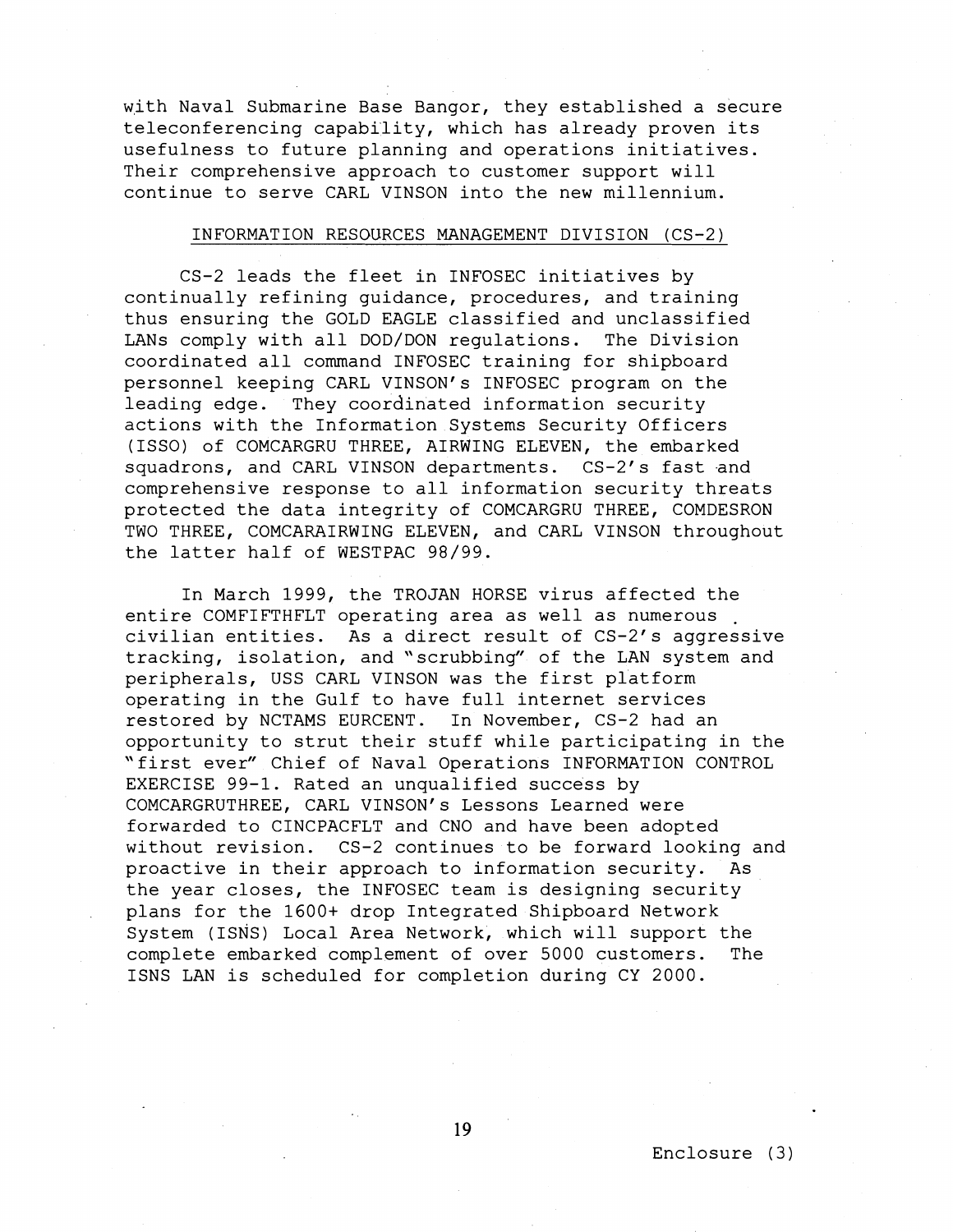### COMBAT SYTEMS RESOURCES DIVISION (CS-3)

CS-3 took the lead in ensuring that CARL VINSON will meet the new millennium with zero disruption to vital information technology services. It was their exhaustive research, timely software updates, meticulous configuration management, and compliance with higher authority directives that has thoroughly prepared the CARL VINSON to successfully meet the **Y2K** challenge head on. In spite of ageing and unsupported information systems hardware, CS-3 continued to provide top quality services to COMCARGRU THREE, COMDESRON TWO THREE, COMCARAIRWING ELEVEN, and CARL VINSON during the latter half of WESTPAC 98/99 and two FRS CQ at sea periods.

These services included the Naval Tactical Command Support System (NTCSS), the Gold Eagle Local Area Network (GE-LAN), SUADPS, NALCOMIS, OMMS, and maintenance of all unclassified stand-alone microcomputers throughout the command. CS-3's detailed information technology requirements submission to CINCPACFLT resulted in the theater's largest allocation of desktop computers for CY2000. In preparation for DPIA, CS-3 designed the LAN connectivity plan to support departments remaining on board the ship and those transferring to Barge APL **62.** Working in close coordination with Puget Sound Naval Shipyard and running miles of LAN cable, the system has maintained flawless operation since cutover occurred on **6** Oct 99. This talented team of professionals is taking the lead in preparing the ship for the CY 2000 installation of the ISNS LAN.

#### COMBAT SYSTEMS DATA DIVISION (CS-5)

CS-5 continued to work diligently with all CARL VINSON warriors in the combat arena upon conclusion of Operations DESERT FOX and SOUTHERN WATCH to properly wrap up the highly successful deployment and carry us through the Fleet Reserve Squadron Carrier Qualifications. They consistently provided reliable and timely tactical decision-making and intelligence information with the Global Command and Control System - Maritime (GCCS-M), Carrier - Tactical Support Center (CV-TSC), and Advanced Combat Direction Systems (ACDS). Demonstrating ingenuity and aggressiveness, CS-5 instituted the use of the CASREP system to obtain warranty replacement parts for commercial-off-the-shelf (COTS) items.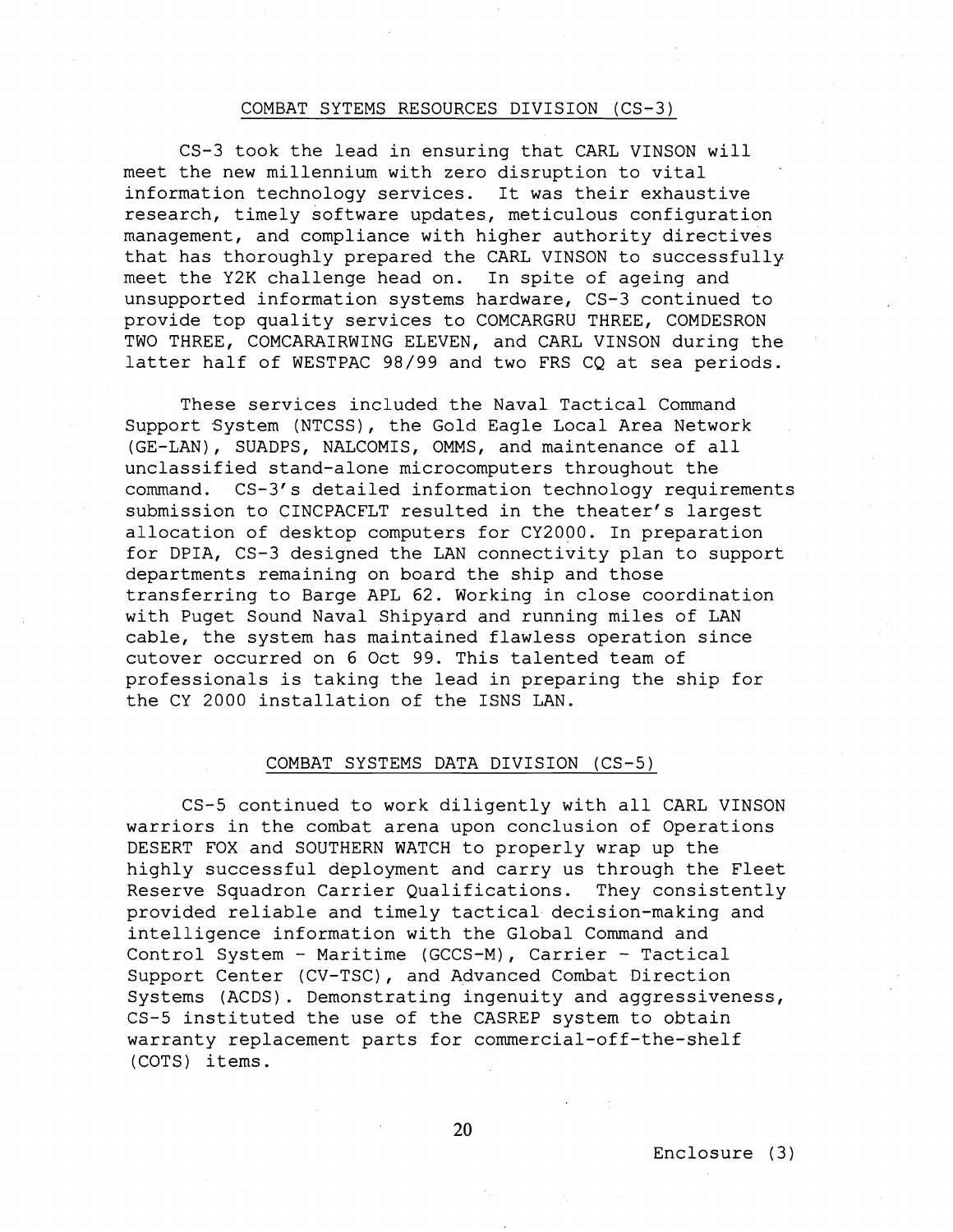This innovative approach reduced down time and ensured accurate tracking status of shipments. After a short, refreshing homecoming break this innovative division envisioned and realized progressive improvements in all areas of their expertise. They captured every opportunity during the first quarter of the grueling, 10-month overhaul to take care of their people, space, and equipment maintenance by planning and obtaining formal training on their equipments, refurbishing their spaces, and installing technological upgrades to their systems. Optimizing on the luxuries of advanced technology, the Copier Repair Shop proposed, planned, then executed a digital copier upgrade to replace the antiquated analog machines. This initiative minimized excessive repair hours due to the modular design of the digital copiers, and is projected to save the Navy an average of 150,000 dollars on repair parts annually. CS-5 formed and trained an expert team of technicians and electricians for the Docked Planned Incremental Availability to meticulously remove all dead-ended cabling throughout the ship.

The Cable Repair and Removal Team maintained meticulous records in order to accurately document this major cabling removal process. This data will be used to assist the Engineering Department with maintaining proper stability and buoyancy control prior to coming off the blocks in the dry dock. In addition, these efforts cleared much needed space in the cableways for the many installations and upgrades planned throughout DPIA 99/00. During the first quarter of overhaul, the Team removed 32,442 feet of cable at a weight of 8,749 pounds with zero safety incidents despite the identification and subsequent removal of numerous "live" wires. By year's end, they saved the Navy 144,000 dollars by avoiding labor costs had contractors been used. Leading Combat Systems' Micro and Miniature Repair Laboratory for the ship, CS-5 saved the Navy over 160,000 dollars in repairing failed electronic circuitry. During deployment their skills were essential in providing BFIMA support to the Battle Group, reducing down time, and averting costly technical assists as well as replacement parts.

## SURVEILLANCE AND CONTROL DIVISION (CS-6)

The Surveillance and Control Division began the year enmeshed in an Arabian Gulf deployment. CS-6 maintained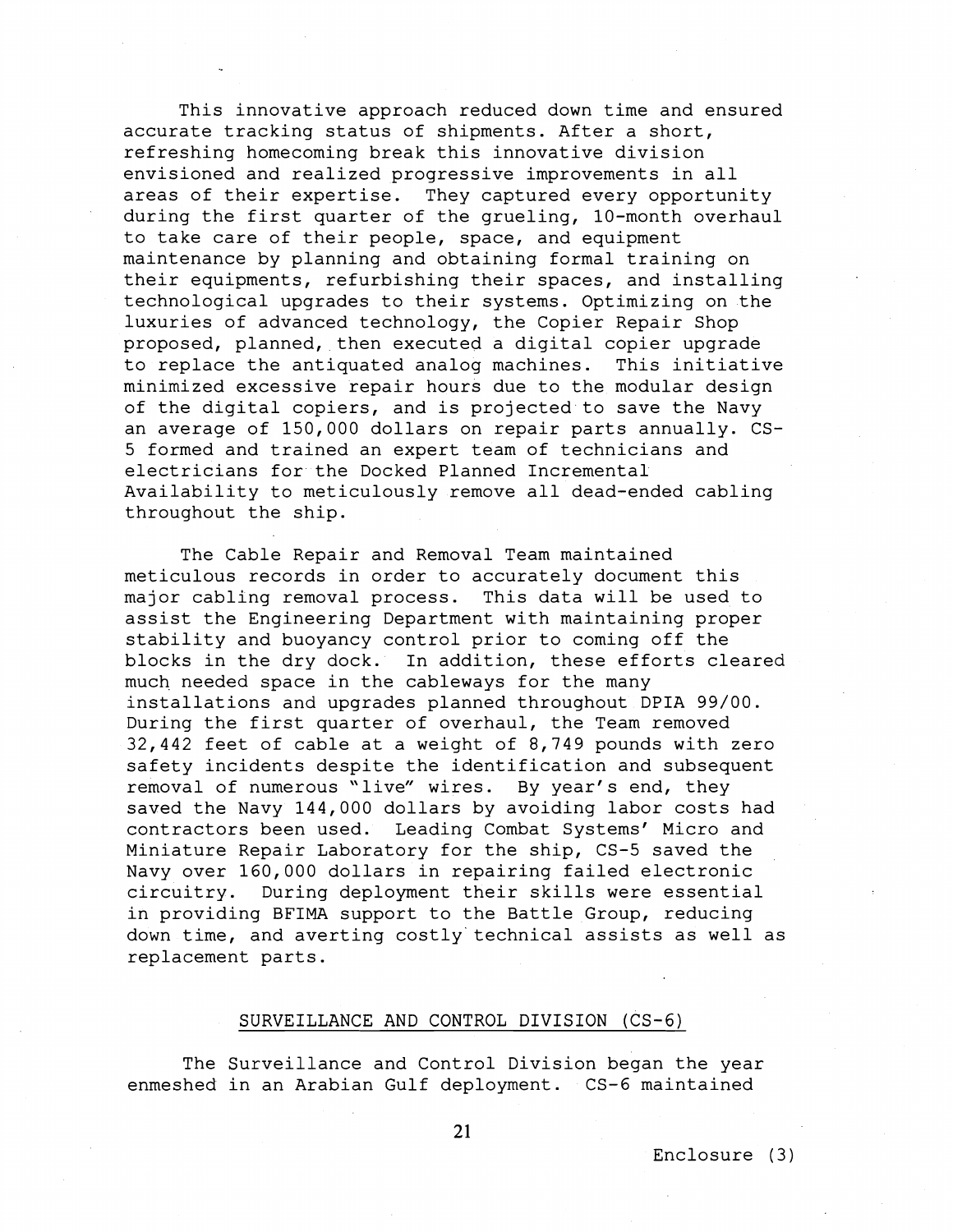all of CARL VINSON's Navigation, Air Traffic Control, Air Search, Inertial Navigation, and Secure Entertainment systems in operational perfection throughout the harsh environment. As a result, CARL VINSON completed 13,755 aircraft recoveries incident free. Six work centers completed over 12,000 preventive maintenance checks for an equipment readiness rate of 99.9%. All personnel were enrolled in an in-depth divisional PQS tracking program in which 33 personnel completed 347 qualifications including 7 Enlisted Surface Warfare Specialists and 3 Enlisted Air Warfare Specialists. Upon return to the United States, the division quickly began making preparations for a ten month Docked Planned Incremental Availability (DPIA). Equipment valued at several million dollars worth was meticulously prepared to enter and survive an industrial atmosphere. With great attention to detail, all equipment was environmentally enclosed to prevent intrusion of foreign, air borne particles.

Additionally, CS-6 was assigned the responsibility of creating a new workcenter to inventory, control, and maintain hand tools valued at \$120,000 for the entire CARL VINSON crew. Innovative management solutions to tackle this project included design and implementation of an EXCEL data base to track, update inventory, and generate reports; researching, identifying, and obtaining tools unique to specific work; and establishment of minimum requirements at the outset. To date the pre-planning has ensured minimal work stoppage and slippage. Those tools will be involved in every aspect of rehabilitation work conducted over the next ten months.

## SELF-DEFENSE SYSTEMS DIVISION (CS-7)

CS-7 ensured all self-defense weapons systems were ready to fully support the ship's mission. CS-7 performed flawlessly during the latter half of WEST PAC 98/99, Operations DESERT FOX and SOUTHERN WATCH as well as two FRS CQ periods. Maintaining Weapons Posture One for sixty consecutive days, this Division set a new standard of readiness and excellence. During a live firing exercise, direct skin-to-skin hits were achieved with both NATO Seasparrow Missile System (NSSMS) #2 and Close-in Weapons System (CIWS) MT 21. In all, 43 Detect-to-Engage sequences were conjunction with numerous successful PACFIREs expending over 5000 rounds.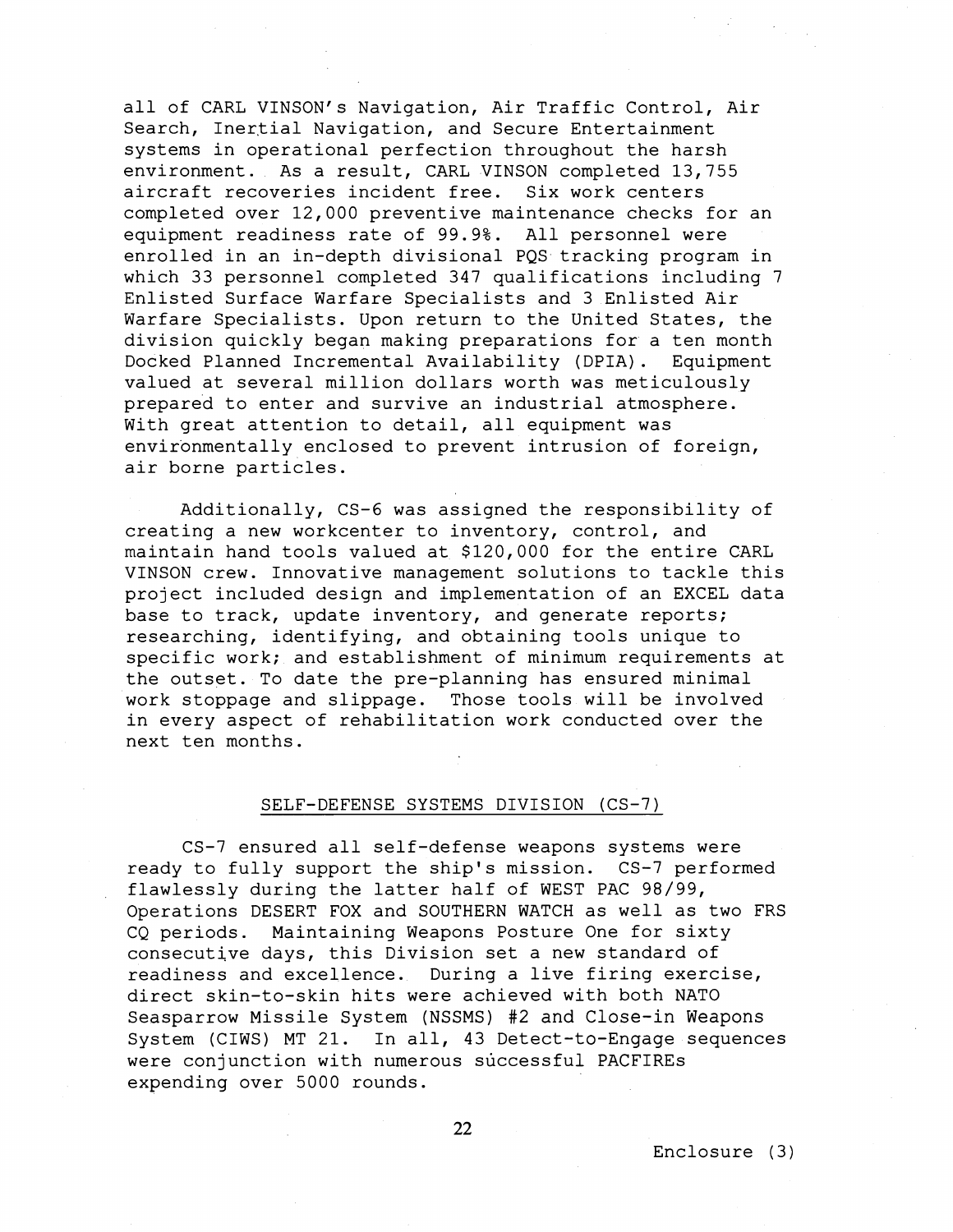Over 8000 rounds of 20 MM ammunition and 24 RIM 7P Seasparrow missiles were safely uploaded and downloaded, contributing factors in CARL VINSON receiving the Flatley Award for Aviation Safety. Prior to entering Docked Planned Incremental Availability (DPIA), a comprehensive Material Condition Assessment (MCA) for the NSSMS was successfully completed. Inspectors rated the "material condition as the best ever seen." For the DPIA, a thorough and comprehensive work product was submitted and approved, resulting in the initiation of work efforts encompassing a 5000 man-hour work package. Despite requirements to support various ship tiger teams evolutions, the early accomplishments of the division during the DPIA were exceptional. Executing over 1000 man-hours of maintenance, CS-7 placed three Sea Sparrow systems, the MK 23 TAS radar, and four CIWS systems in inactive equipment maintenance status. Preparations were also made to rehabilitate 10 CIWS and NSSMS sponsons encompassing over 4000 square feet of decking.

In addition, the division took the lead in establishing Combat Systems Department deck matting team, responsible for proper replacement of over 8000 square feet of electrical deck matting. CS-7 worked diligently to get ahead and stay ahead of all assignments, which poised the division to leap into the new millennium.

## COMMUNICATIONS MAINTENANCE DIVISION (CS-81

CS-8 started the year with an extremely successful showing of Link 16 in Operations DESERT FOX and SOUTHERN WATCH during the latter half of WEST PAC 98/99. With the professionalism and positive attitude consistently shown by CS-8, Video Tele-conferences, intelligence imagery, and email capability were constantly available during deployment. The 100% up time of Line Of Sight transceivers and the Flight Deck Communications System assisted in maintaining CARL VINSON'S perfect safety record while flying and performing launch and recovery. Although CARL VINSON'S High Frequency (HE) suite was over 20 years old and scheduled to be replaced with the High Frequency Broadcast System, CS-8 technicians maintained the complete system at a 98% readiness state throughout deployment. After deployment CS-8 personnel performed flawlessly during Fleet Reserve Squadron Carrier Qualifications (FRS CQ).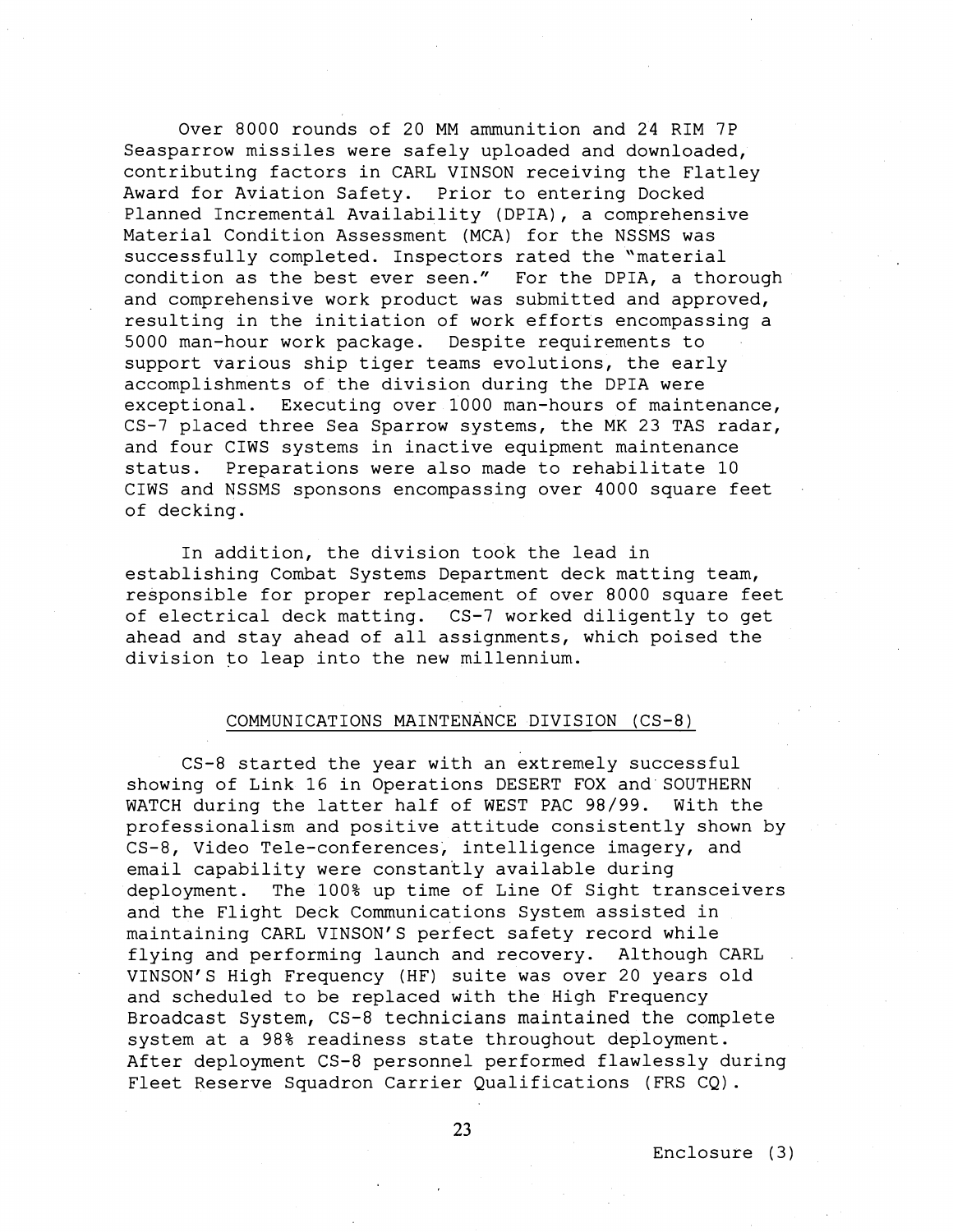As USS CARL VINSON went into Docked Planned Incremental Availability (DPIA), CS-8 planned and prepared to replace the HF Suite, overhaul all the shipboard antennas, rehabilitate all divisional spaces, including antenna sponsons, upgrade SHF equipment and stand by for all late funded and emergent ship alterations.

## C41 INSTALLATIONS AND UPGRADES STARTED DURING CY-99

The Combat Systems Department abilities and talents were clearly demonstrated throughout every evolution during the competitive cycle but were showcased during the following C41 upgrades and installations.

NATO Seasparrow Missile System (NSSMS) 400HZ Modification started October 1999 and will complete August 2000.

Fiber Optic Cable Plant (FOCP) started October 1999 and will complete August 2000.

SPN-41 FC 12-13 started October 1999 and will complete October 2000.

Digital Photo Lab (DPL) Upgrade started November 1999 and will complete September 2000.

SPN-43 Antenna conversion and overhaul started October 1999 and will complete September 2000.

SPN-41 Antenna conversion and overhaul started October 1999 and will complete September 2000.

Advanced Combat Direction Systems (ACDS) Restoration started September 1999 and will complete July 2000.

#### **DECK DEPARTMENT**

Calendar year 1999 saw USS CARL VINSON transition from a highly successful WESTPAC deployment to an extensive ship's overhaul. This varied ship's operational schedule demanded a spectrum of well executed and complicated seamanship evolutions. Deck department performed these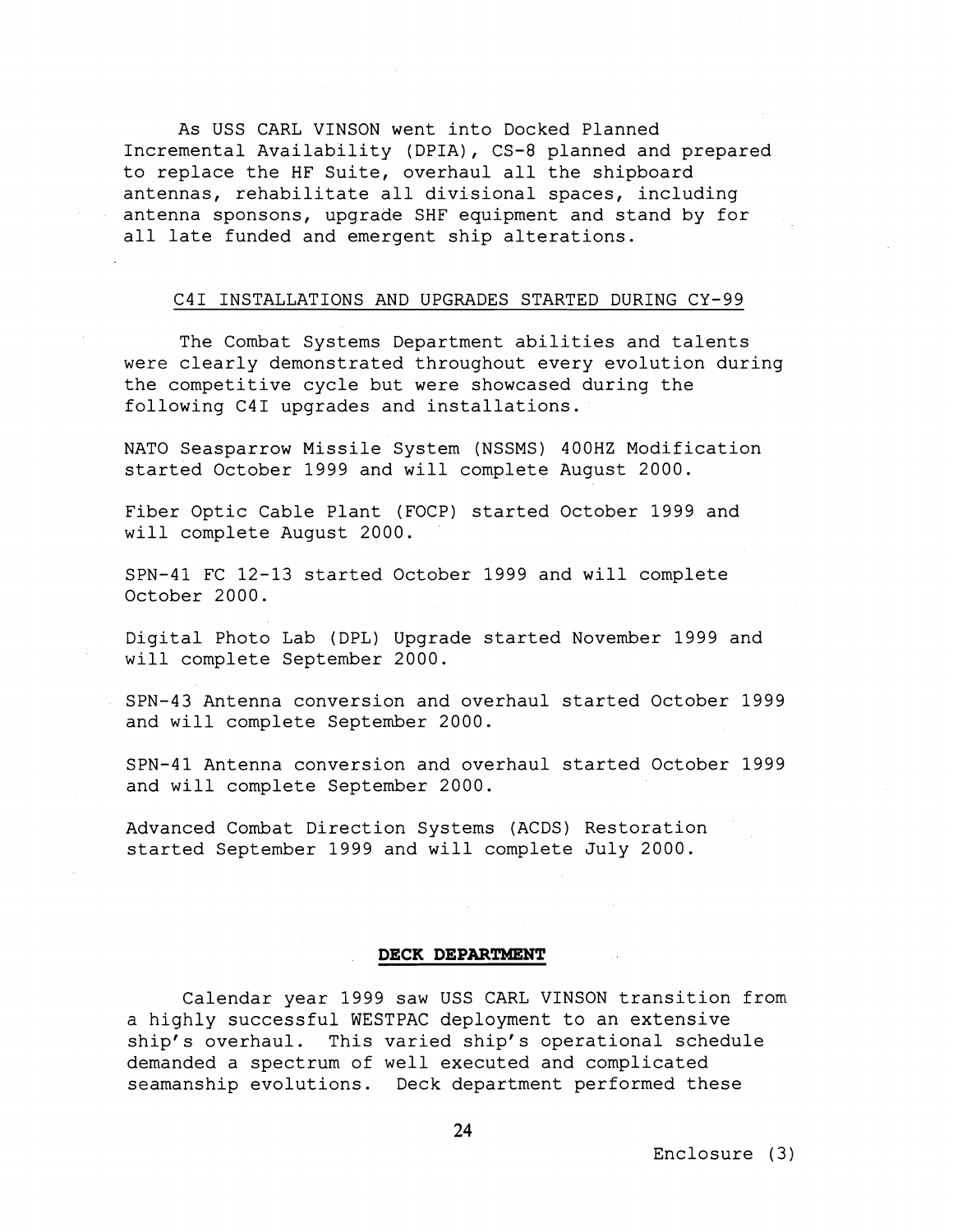seamanship evolutions safely, effectively, and professionally.

Deck Department is the backbone of underway replenishment which provides logistical support during forward operations. In 1999, CARL VINSON received 9,098,000 gallons of fuel and sent 457,875 gallons during fifteen refuelings-at-sea. 2,005 pallets of stores were onloaded in 1,146 lifts during underway connected replenishments. There were also 2 underway ammunition onloads, and 2 personnel highline transfers.

In 1999, Deck Department conducted many fundamental yet demanding seamanship evolutions which allowed CARL VISION access through dangerous waters. Five precision anchorages were conducted in Hong Kong, Singapore, Bahrain, Perth, Australia, and Hobart, Australia. At anchor operations required hundreds of small boat evolutions which Deck Department oversaw. Over 30 Sea and Anchor details were performed effectively in varied and wide-ranging locales.

During the dock planned intermediate availability, Deck Department painted and refurbished over 1,000 spaces. Their efforts greatly improved the material condition and quality of life onboard CARL VINSON.

## **Dental Department**

The Dental Department continued to provide quality dental care to Carl Vinson sailors during a difficult year. The ship was deployed in the Western Pacific and the Persian Gulf during the first 5 months of the year returning to Bremerton on 6 May 1999. The department treated 9,493 patients totaling 29,896 procedures. These procedures are valued at \$1.53M.

While deployed, the department treated patients from the different ships in the CARL VINSON Battle Group (CVBG) and the BELLEAU WOOD Amphibious Readiness Group (ARG). As the only Oral Surgeon in the  $5<sup>th</sup>$  Fleet AOR, our Oral Surgeon was also responsible for providing surgical services to all active duty personnel in the area. Over 100 patients from the CVBG and the ARG were treated onboard for routine dental procedures, prosthodontic work, and emergency surgical services.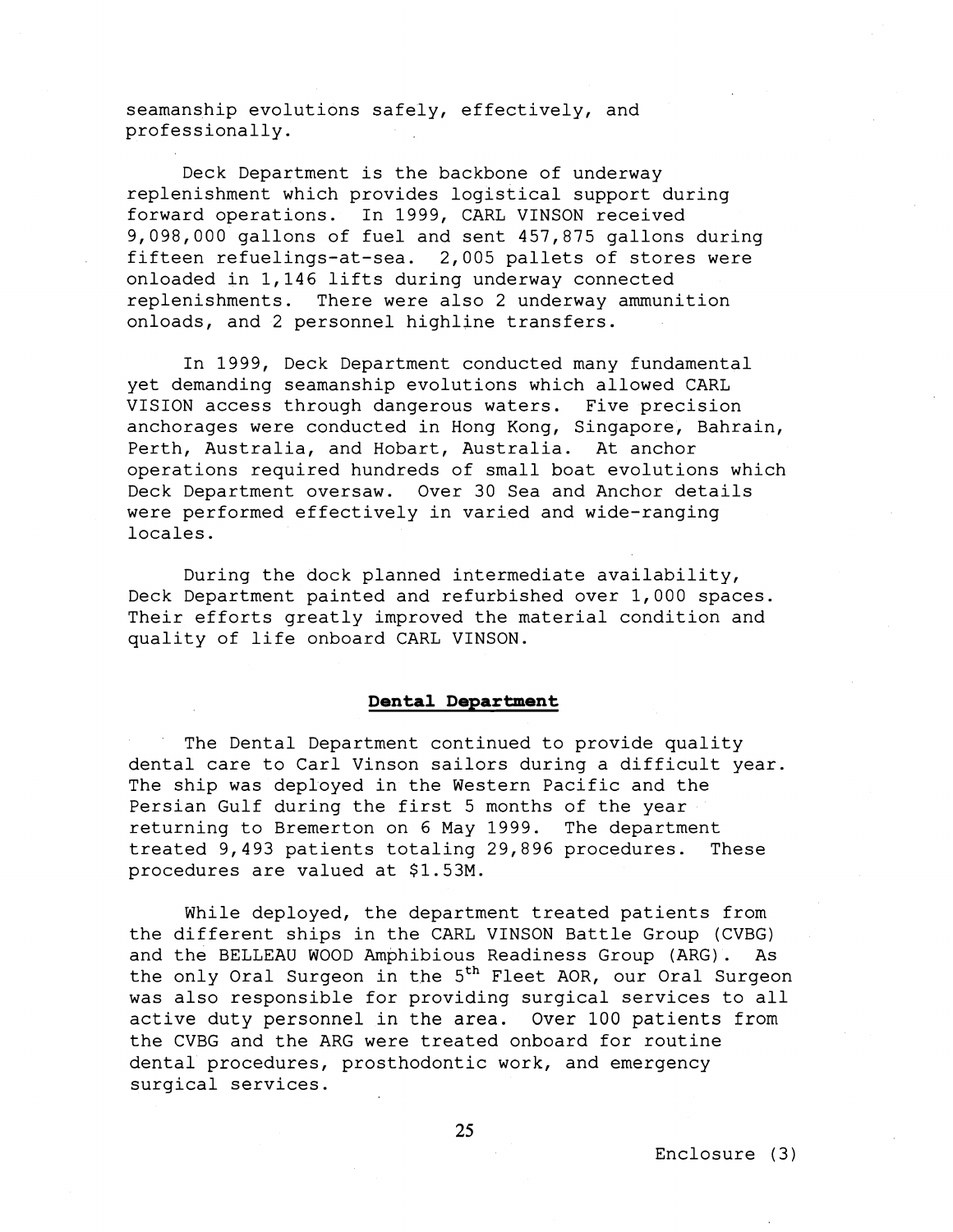### Personnel Advancements

During the year, there were 5 dental technicians advanced to the next higher pay grade. Four dental technicians were awarded the Enlisted Surface Warfare Specialist (ESWS) designation and 1 was awarded the Enlisted Air Warfare Specialist (EAWS) designation. Two of the dental officers were awarded the Surface Warfare Medical Department Officer (SWMDO) designation.

# Community Relations

While deployed, several dental technicians and dental officers participated in various community projects in Hong Kong, Singapore, and Australia. The department supported 3 Blood Drives organized by Madigan Army Hospital.

## Walking Blood Bank

The department is responsible for the Walking Blood Bank while the ship is underway in direct support of the medical department. The database of blood bank donors tripled during the year through active recruitment of blood donors during the blood drives.

## Dental relocation during DPIA

The department relocated off the ship during DPIA and provided care at 3 different locations from October to December 1999. The staff treated patients at the Naval Hospital for Oral Surgery cases, at the Bremerton Dental Clinic for Prosthodontic cases, and at the CPF Barge, APL-62, for exams, cleanings, and routine operative procedures.

The dental department spaces were renovated during DPIA. All rooms were re-tiled and re-painted. Two additional LAN drops were installed bringing the number of computer terminals to six. All computers and monitors were replaced.

As one of only two Navy Oral Surgeons in the Puget Sound Region, our oral surgeon served a population of over 54,000 beneficiaries. He treated patients at Bremerton Naval Hospital from all commands in the Puget Sound Region. His expertise was also greatly beneficial to Madigan Army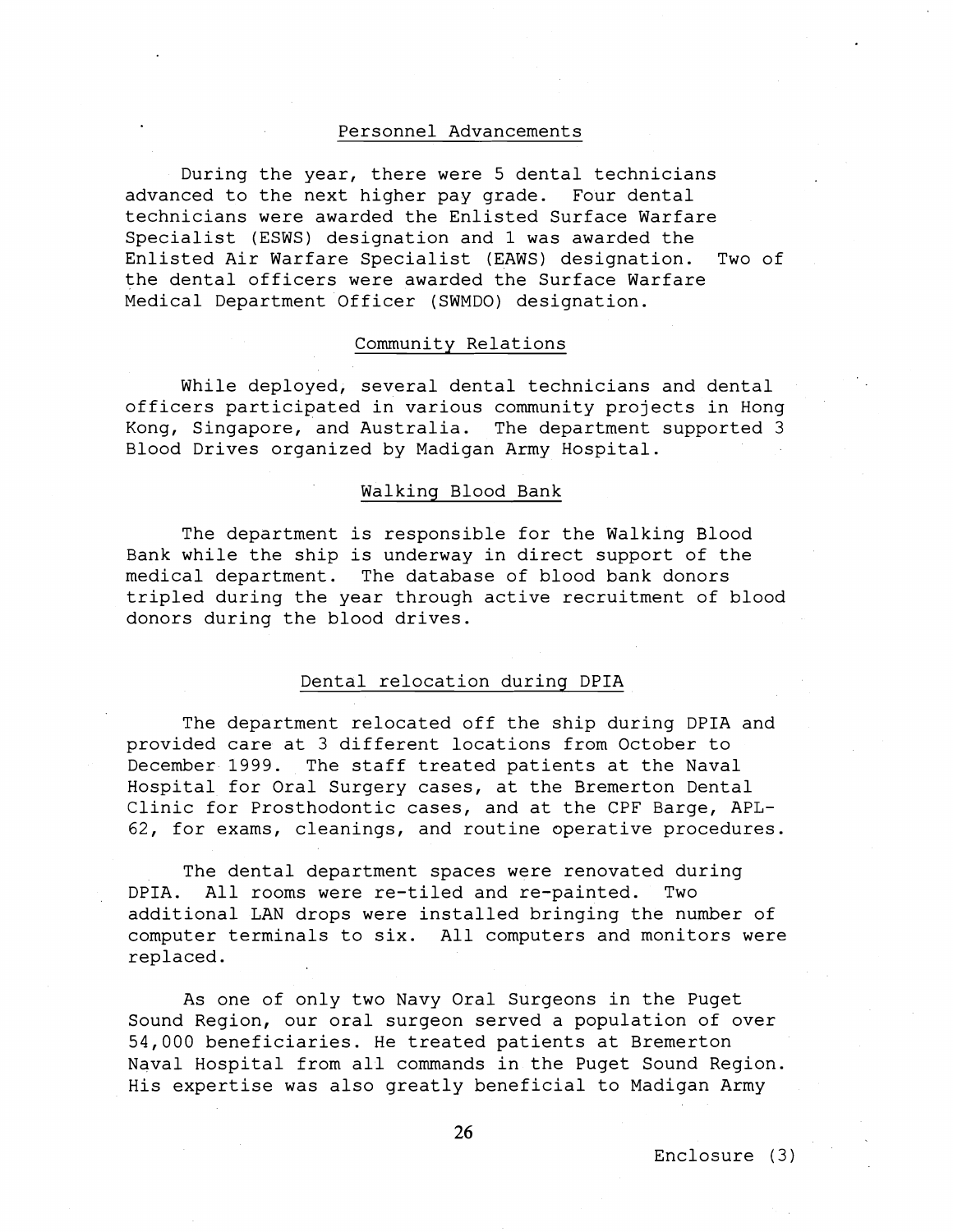Hospital's Oral and Maxillofacial Residency Program where he served as staff and guest lecturer.

With the department stretched to its limits in staffing and resources, all personnel worked diligently to make sure patient care was never compromised. Due to the fact that the department's budget (OPTAR) was reduced from \$12,500 to \$7;000 quarterly, there were no significant equipment purchases made during the year. The challenge in the future will be to restore adequate OPTAR funding so that equipment that has exceeded its lifetime expectancy can be replaced.

Despite the challenges and shortfalls the department encountered throughout the year, the dental department was able to maintain an over all dental readiness of over 92%. All dental department personnel can take great pride in their accomplishments during the past year.

### **NAVIGATION DEPARTMENT**

1999 was a busy year for the hard-charging CARL VINSON. Work-ups, RIMPAC, and finally CVN 70 deployed on a Western Pacific Deployment from November 6, 1998 through May 6, 1999. CARL VINSON steamed to San Diego to onload the air wing. From there proceeded to Hong Kong and performed a precision anchorage in Hong Kong Harbor. From Hong Kong, the "Pearl of the Orient," CARL VINSON sailed to Singapore and performed yet another precision anchorage. The ship left Singapore in a monsoon with visibility virtually nonexistent. Christmas was spent at anchorage in Bahrain Bell. CARL VINSON also made several port calls to Jebel Ali, UAE. Finally with the mission complete, the Gold Eagle departed the Gulf, where she made her way to Perth -Freemantle, Australia and Hobart, Tasmania. From the "Land Down Under" the ship went to Pearl Harbor, Hawaii to pick up "Tigers" for a well earned, and highly successful "Tiger Cruise." The CARL VINSON returned in April 1999 to a tremendous welcome. In the late summer of 1999 the CARL VINSON was invited to Seattle for their annual "Sea Fair." It was another flawless evolution for the Navigation Department. With an overnight stop in Everett to pick up VIP's, the ship proceeded to Seattle and finally back home to Bremerton where the ship commenced DPIA.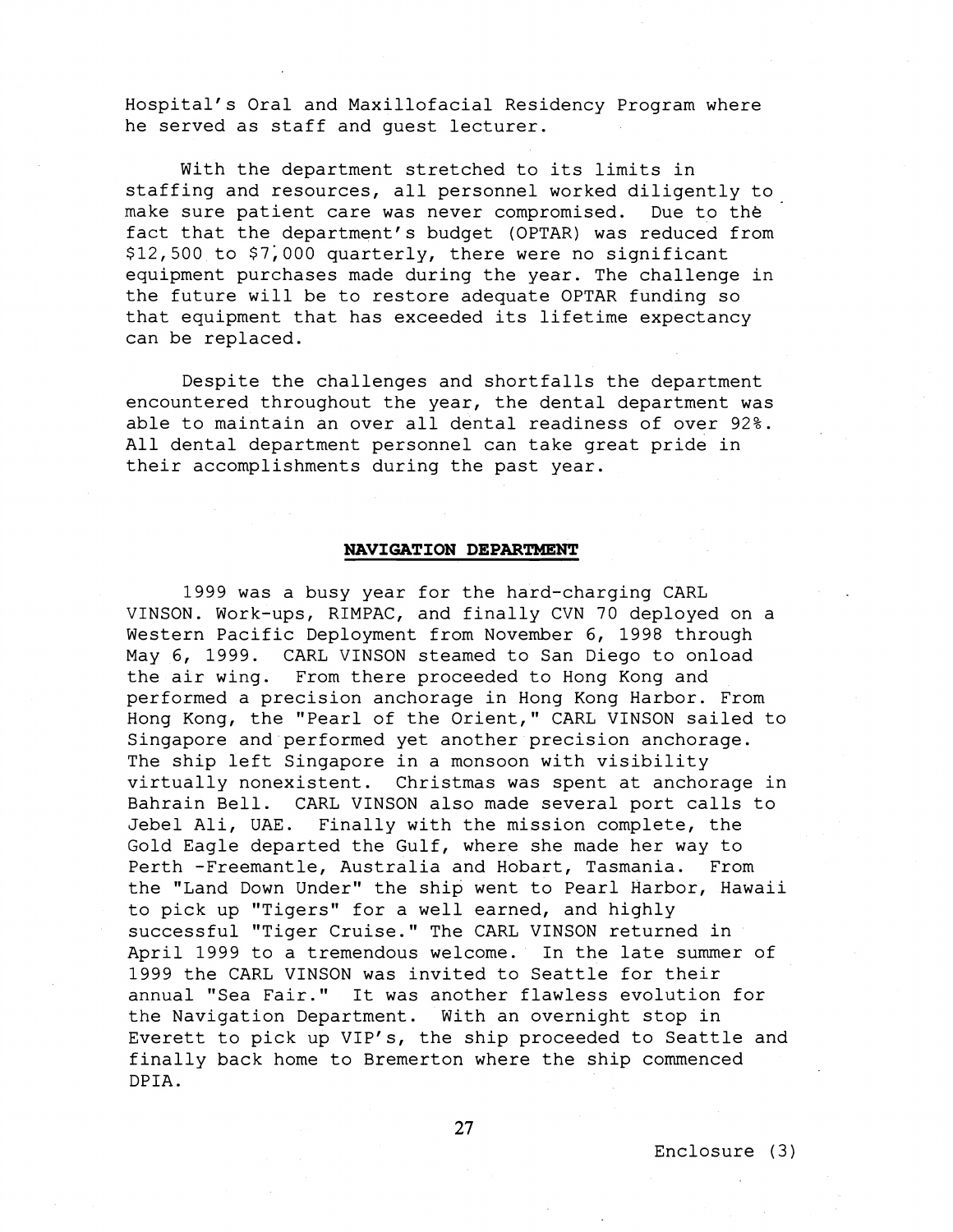The following is a brief summary of the navigation events throughout 1999:

- $10<sup>1</sup>$ Sea and Anchor Details
- $17$ Underway Reeplenishment Details
- 60 hours alongside
- 6 Anchorages
- $10<sup>°</sup>$ Restricted Transits
- $\overline{2}$ Juan de Fuca
- $2<sup>1</sup>$ San Diego
- $2<sup>1</sup>$ Pearl Harbor
- $\mathcal{L}$ Straits of Hormuz

### Major Anchorages:

Hong Kong Singapore Perth-Fremantle Hobart

## Entering port pierside:

San Diego Jebel Ali Pearl Harbor Everett Seattle Bremerton

## **SUPPLY DEPARTMENT**

The New Year began with the Supply Department running at full speed to support Operations Desert Fox and Southern Watch with Carrier Air Wing ELEVEN'S around-the-clock air strikes, and ended with a spectacular "End of the Century" Holiday Party for the crew and family members. The Supply Department continued its high level of performance throughout the Western Pacific and Arabian Gulf 1998/1999 deployment and followed up its successes with even more impressive accomplishments. A crowning achievement was the earning of its first ever COMNAVAIRPAC Blue E for Supply Excellence in 1998, and a second, consecutive Blue E for 1999. Highlights of 1999 included: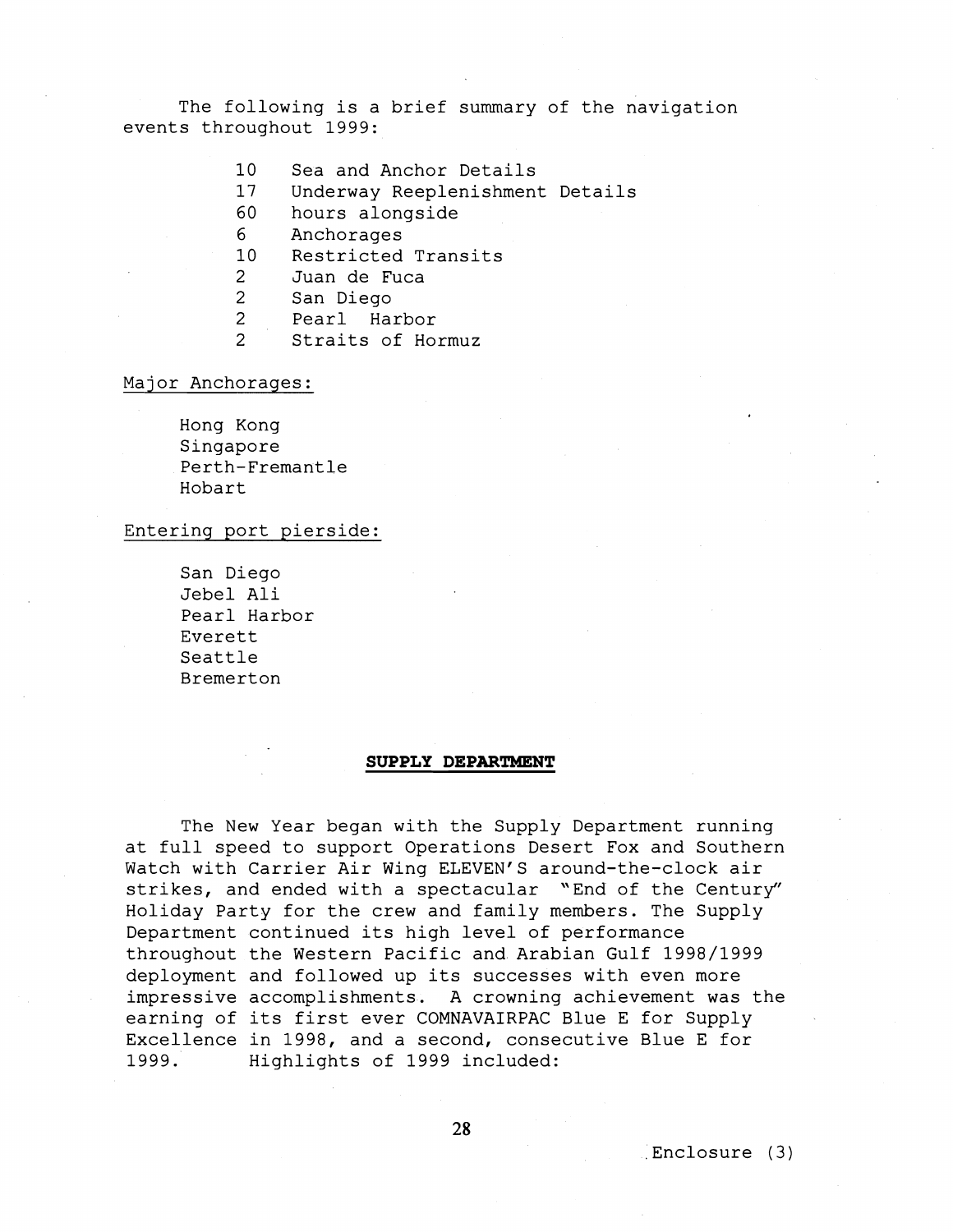### Best Deployment Readiness Support Ever.

Acceleration of USS CARL VINSON's date to enter the Straits of Hormuz precluded any extra logistics "hits" as the VINSON rushed through the Indian Ocean into the Arabian Gulf. Thanks to Supply's earlier aggressive coordination of logistic hits comprising commercial, Combat Logistics Forces, NALO, and AMC transportation assets from Hawaii, Guam, Atsugi, Kadena, Hong Kong, and Singapore, the Air . Wing arriving in the Arabian Gulf with an average of only 8 off-ship requisitions per day. And, during operations in the Arabian Gulf, CARL VINSON and Carrier Air Wing Eleven averaged only 26 aviation off-ship requisitions per day, the lowest average in the Pacific Fleet.

The Supply Department's planning and implementation of a tailored, comprehensive logistics pipeline from both coasts of the Continental United States to the Arabian Gulf became the standard for Pacific Fleet Carries. The logistics pipeline slashed the fourteen-day shipping time from the West Coast for NMCS/PMCS requirements to three days from the East Coast to the Arabian Gulf.

## Distinguished Guest Visits.

Russian Ambassador. The first official visitors of the New Year to the CARL VINSON were Ambassador Vlassov, Russian Ambassador to Bahrain , his son Dennis and his daughter Elizabeth. The visitors were treated to lunch in Wardroom I11 and given tours of the bridge and flight deck.

Secretary of the Navy. The Honorable Richard J. Danzig and Mrs. Danzig visited USS CARL VINSON (CVN 70) February 18-19, 1999. One memorable event of the visit was the impromptu after- taps "Hot-Dog Heaven" staged by the cooks in Wardroom I and 11. The SECNAV and the Carrier Air Wing Eleven junior officers enjoyed hot-dogs, (and corndogs) with chili, cheese, sauerkraut, barbecue sauce, and just about every other condiment imaginable.

## Port Visits.

Australia. In April, during the ship's port visit in Hobart, the Supply Department catered a hangar bay reception for 400. Included among the guests were Mr. Scott Gad, Chief of Staff, Premier of Tasmania; Alderman Kathy Edwards, Mayor of the City of Clarence; Mr. Geoff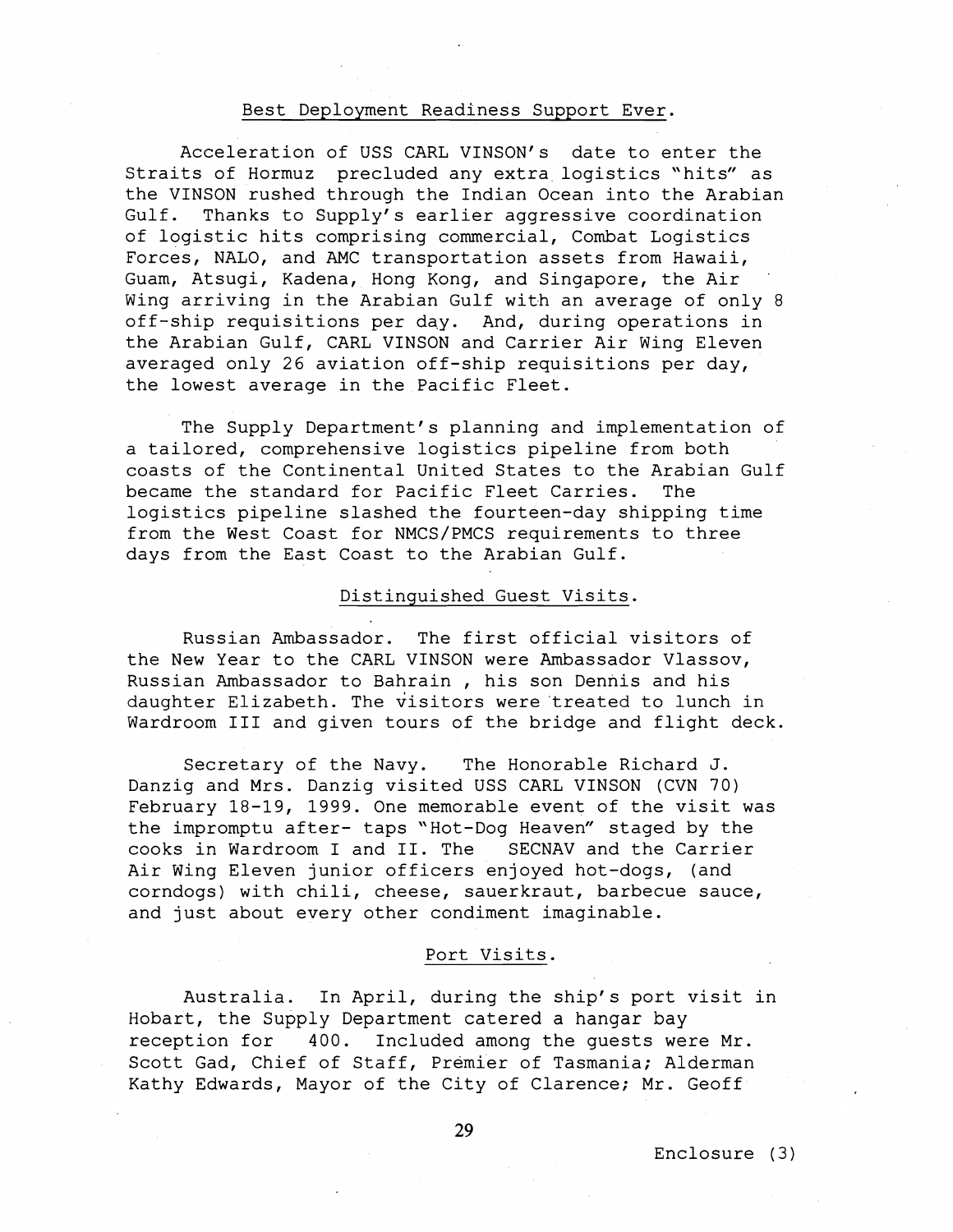Cavanagh, President of the Australia America Association; the Honorable Paul Green, Consul-General for the Philippines and the Honorable Paul Kemp, Vice Consul for<br>Great Britain. The reception marked another success for The reception marked another success for the food service divisions who provided hand-carved ice sculptures, outstanding food, and impeccable service.

Seattle Seafair. During its transit to Seattle for the city's annual Seafair, the ship embarked 2,200 civilian guests at Port Hadlock, Washington and brought them to Seattle. The Supply Department provided continental breakfast and lunch buffets in Hangar Bay Two; CARL VINSON memorabilia; and games and other activities sponsored by the ship's Morale, Welfare, and Recreation Division. The day-long event offered local community residents with the operations of USS CARL VINSON and the U.S. Navy Fleet.

#### **TRAINING DEPARTMENT**

Training Department revamped its Training Administration Division Indoctrination ("I" Division) schedule, maintaining last year's curriculum with the addition of PREVENT and an environmental training brief. The curriculum for "I" Division includes: Basic Damage Control, Navy Rights and Responsibilities, SAVI educational services brief, ASSET testing, safety programs to include Alcohol Awareness/Health Promotions and Suicide introductory lectures by key personnel and senior leaders of the command. More than 500 newly reporting Sailors completed "I" Division this year.

The Department is establishing a Computer Technology Learning Resource Center. The Center will be the central hub for distance-learning, basic skills training, computer shipboard PQS training (via CD Rom), Navy GMT instruction, information systems technology training to meet deck-plate training requirements such as ship overhaul modernizations, and the Navy's Shipboard Training Enhancement Program.

The Department's Command Career Counseling Division received the CINCPACFLT Retention Excellence Award (Calendar Year 1999) with a retention rate of 51.9% during a demanding work production schedule to meet an unprecedented nuclear carrier availability cycle of 10.5 months. The Drug and Alcohol Division renovated its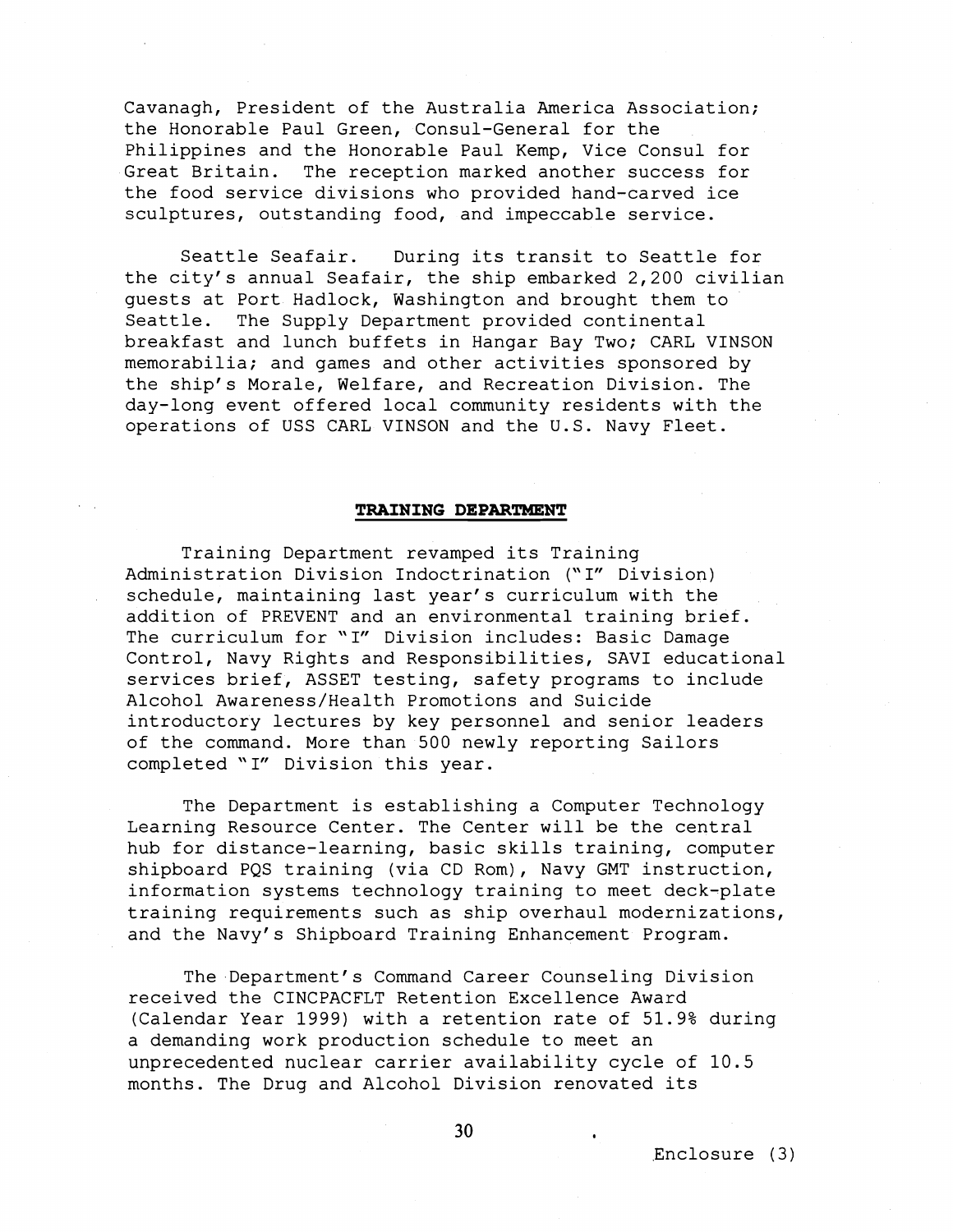training classroom in order to provide more counseling services such as ADAMS, Pre-care and Aftercare, and CAAC. The Equal Opportunity Program Specialist billet is currently gapped . The billet serves as the primary advisor on all matters pertaining to the equal opportunity climate in the command and for the Battle Group. This billet will take on the additional responsibility of Curriculum Specialist for the ship in the management of "I" Division, the Computer Center's distance-learning (Web Site/Video Tele-training), and Shipboard Instructor training for "I" Division Facilitators and the Department's Training Petty Officers .

## **Weapons Department**

# Flight Deck Ordnance and Aviation Weapons Support Equipment Division (G-1)

Flight Deck Ordnance/Aviation Weapons Support Equipment Division (G-1) had an extremely successful year in 1999. Commencing the year with a Western Pacific deployment, G-1 Division interfaced with Carrier Air Wing 11, expeditiously providing all essential ordnance items and ensuring all weapons handling and loading evolutions were conducted safely. They ended their highly successful deployment in typical G-1 fashion with the safe offload of 2,228 tons of ordnance, utilizing the vertical replenishment method. The latter half of 1999 was equally challenging for G-1 Division with the ship entering it's Docked Planned Incremental Availability (DPIA) phase. Fielding the senior leadership and junior personnel for two tiger teams; paint preparation and lagging, G-1 Division accomplished the monumental task of preparing 1,387 spaces for painting and completing 314 lagging jobs. During the DPIA, G-1 Division incorporated the Aviation Weapons Support Equipment (AWSE) workcenter into the flight deck ordnance workcenter. Rehabilitating 3,000 plus pieces of AWSE ahead of the scheduled completion date, AWSE workcenter vastly improved the material condition of mission critical support equipment gear. G-1 Division displayed continued professionalism by training and certifying 18 junior personnel in the performance of hazardous flight deck ordnance handling duties and culminated 1999 with 11 new Petty Officers and 4 personnel earning the Enlisted Aviation Warfare Specialist insignia.

# Ship's Armory and Sprinkler Repair Division (G-2)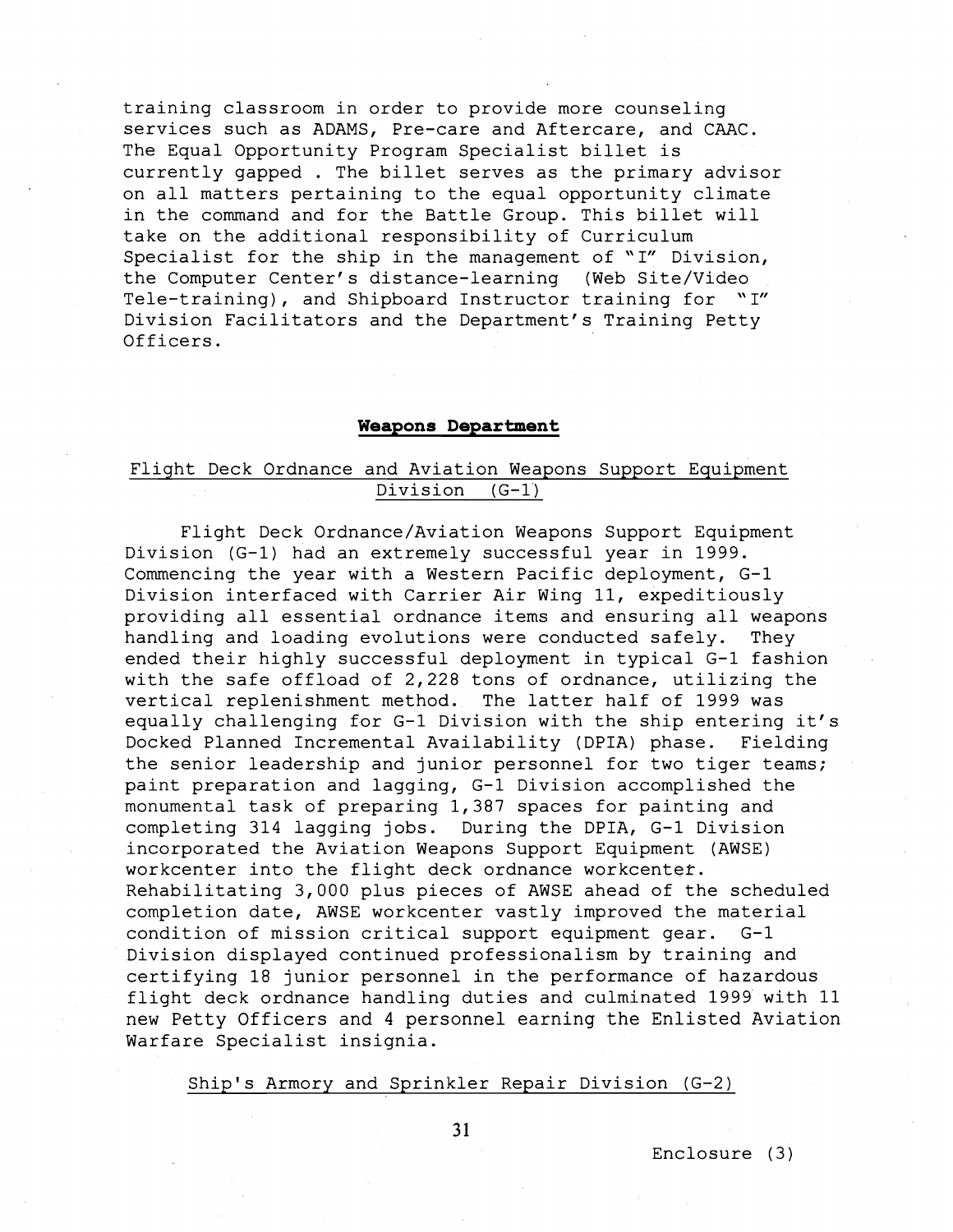G-2 division (Ship's Armory and Sprinkler Repair) maintained superb sprinkler system up-keep and assistance during the demanding CARL VINSON Battle Group participation in support of Operations Southern Watch. The ship's .50 Caliber Gun Mount Teams ensured all 10 gun mounts were 100 percent operational at all times. Additionally, they achieved a superb grade of OUTSTANDING during final MINE-EX (FRS/CQ-1) evaluation.

# Magazines & Weapons Assembly Division G-3

The highly trained Bomb Assembly Teams safely and reliably assembled, tested, checked and issued over 2,100 tons of ordnance in support of Carrier Air Wing ELEVEN throughout WESTPAC 99 during Operation Southern Watch. Upon entering the Arabian Gulf, G-3 division tested and programmed precision-guided munitions, including the first launch of the Joint Standoff Weapon (JSOW AGM-154) ensuring these weapons were staged and poised, ready for delivery with little to no notice. While transiting from the Arabian Gulf, G-3 division conducted a comprehensive inventory in preparation to off load its ordnance, transferred over 1 million pounds of precision guided munitions, bombs, missiles and they associated component safely and efficiently without incident. During Docked Planned Incremental Availability (DPIA-00) phase, G-3 Division refurbished over 40 ammunition stowage spaces within a short period of time while contending with personnel shortage and schooling and training requirements. G-3 Division transferred more than 3,300 individual pieces of Aviation Weapons Support Equipment to Naval Station. Everett WA. for refurbishment in anticipation of the migrating of the Aviation Weapons Support Equipment program to G-1 Division.

## Weapons Elevator Division G-4

G-4 Division accomplished an unprecedented level of maintenance qualifications, as evidenced by the 3 days of around the clock transfer of over 3,200 tons of ordnance. Efficiently managed scheduled maintenance time thereby minimizing downtime and eliminating all slow down or delays during ordnance evolutions. FITSCPAC, San Diego and NAVSESS, Philadelphia accomplished post cruise weapons elevator assessment identifying critical improvements, from safety limit switches to elevator ramps and safety barriers